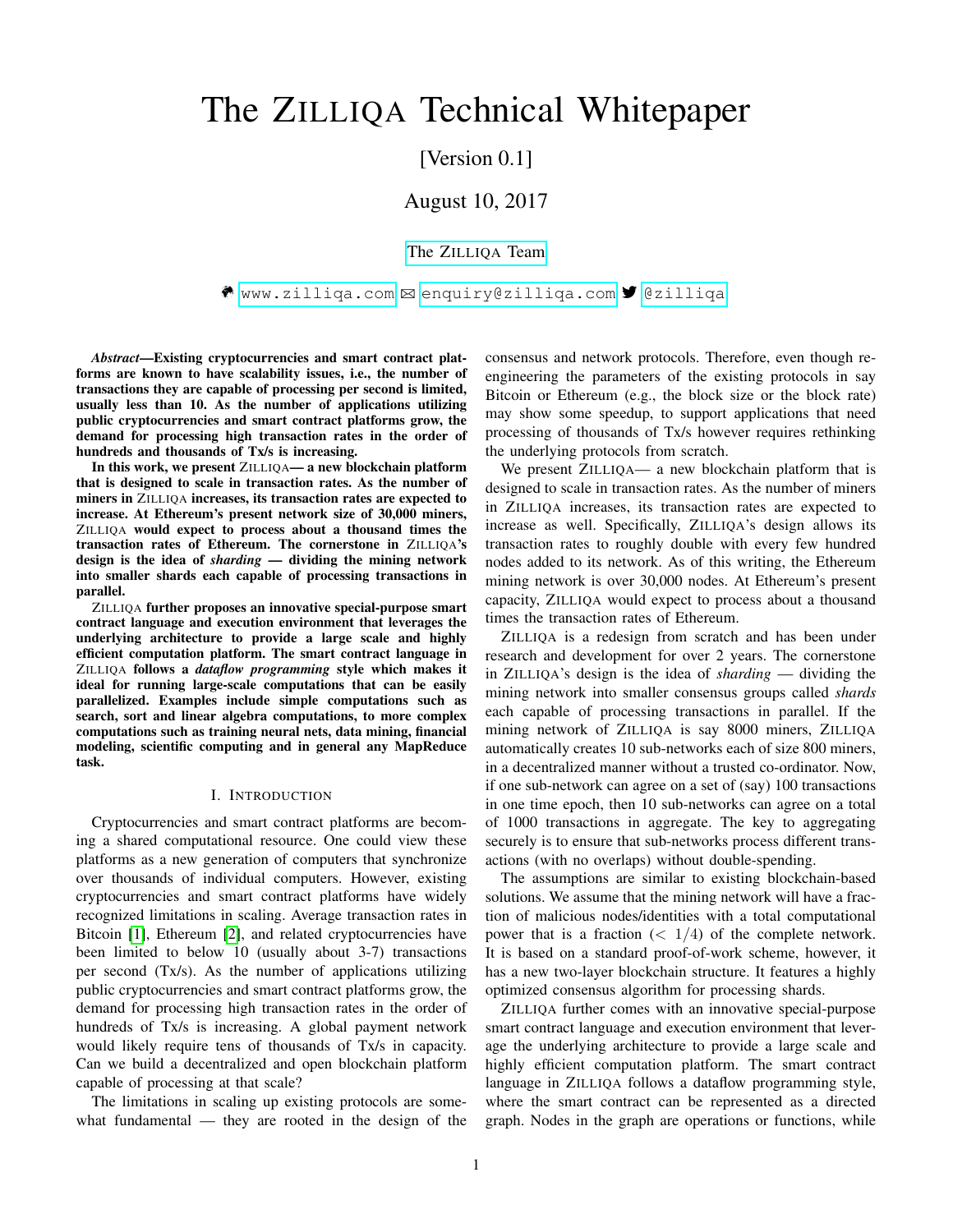an arc between two nodes represent the output of the first and the input to the second. A node gets activated (or operational) as soon as all of its inputs become valid and thus a dataflow contract is inherently parallel and suitable for decentralized systems such as ZILLIQA.

The sharded architecture is ideal for running large-scale computations that can be easily parallelized. Examples include simple computations such as search, sort and linear algebra computations, to more complex computations such as training a neural net, data mining, financial modeling, scientific computing and in general any MapReduce task among others.

This document outlines the technical design of ZILLIQA blockchain protocol. ZILLIQA has a new, conceptually clean and modular design. It has six layers: the cryptographic layer [\(Section III\)](#page-1-0), data layer [\(Section IV\)](#page-2-0), the network layer [\(Sec](#page-4-0)[tion V\)](#page-4-0), the consensus layer [\(Section VI\)](#page-6-0), the smart contract layer [\(Section VII\)](#page-7-0) and the incentive layer [\(Section VIII\)](#page-8-0). Before we present the different layers, we first discuss the system settings, underlying assumptions and threat model in [Section II.](#page-1-1)

# II. SYSTEM SETTING AND ASSUMPTIONS

<span id="page-1-1"></span>Entities in ZILLIQA. There are two main entities in ZILLIQA: *users* and *miners*. A *user* is an external entity who uses ZILLIQA's infrastructure to transfer funds or run smart contracts. *Miners* are the nodes in the network who run ZILLIQA's consensus protocol and get rewarded for their service. In the rest of this whitepaper, we interchangeably use the terms miner and node.

ZILLIQA's mining network is further divided into several smaller networks referred to as a *shard*. A miner is assigned to a shard by a set of miners called *DS nodes*. This set of DS nodes is also referred to as the *DS committee*. Each shard and the DS committee has a *leader*. The leaders play an important role in the ZILLIQA's consensus protocol and for the overall functioning of the network.

Each user has a public, private key pair for a digital signature scheme and each miner in the network has an associated IP address and a public key that serves as an identity.

Intrinsic token. ZILLIQA has an intrinsic token called *Zillings* or ZILs for short. Zillings give platform usage rights to the users in terms of using it to pay for transaction processing or run smart contracts. Throughout this whitepaper, any reference to amount, value, balance or payment, should be assumed to be counted in ZIL.

Adversarial model. We assume that the mining network *at any point of time* has a fraction of byzantine nodes/identities with a total computational power that is at most  $f < \frac{n}{4}$  of the complete network, where  $0 \le f < 1$  and n is the total size of the network. The factor  $\frac{1}{4}$  is an arbitrary constant bounded away from  $\frac{1}{3}$  selected as such to yield reasonable constant parameters. We further assume that honest nodes are reliable during protocol runs, and failed or disconnected nodes are counted in the byzantine fraction.

Byzantine nodes can deviate from the protocol, drop or modify messages and send different messages to honest nodes.

Further, all byzantine nodes can collude together. We assume that the total computation power of the byzantine adversaries is still confined to standard cryptographic assumptions of probabilistic polynomial-time adversaries.

We however assume that messages from honest nodes (in the absence of network partition) can be delivered to honest destinations after a certain bound  $\delta$ , but  $\delta$  may be time-varying. The bound  $\delta$  is used to ensure liveness but not safety [\[3\]](#page-10-2). In case such timing and connectivity assumptions are not met, it becomes possible for byzantine nodes to delay the messages significantly (simulating a gain in computation power) or worse "eclipse" the network [\[4\]](#page-10-3). In the event of network partition, as dictated by the CAP theorem, one can only choose between consistency and availability [\[5\]](#page-10-4). In ZILLIQA, we choose to be consistent and sacrifice availability.

#### III. CRYPTOGRAPHIC LAYER

<span id="page-1-0"></span>The *cryptographic layer* defines the cryptographic primitives used in ZILLIQA. Similar to several other blockchain platforms, ZILLIQA relies on elliptic curve cryptography for digital signatures and a memory-hard hash function for proofof-work (PoW).

Throughout this whitepaper, we extensively use SHA3 [\[6\]](#page-10-5) hash function to present our design. SHA3 is originally based on Keccak [\[7\]](#page-10-6) which is widely used in different blockchain platforms in particular Ethereum. In the near future, we may switch to Keccak to enable better interoperability with other platforms.

#### *A. Schnorr Signature*

ZILLIQA employs Elliptic Curve Based Schnorr Signature Algorithm (EC-Schnorr) [\[8\]](#page-10-7) as the base signing algorithm. We instantiate the scheme with secp256k1 curve [\[9\]](#page-10-8). The same curve is currently used in Bitcoin and Ethereum but for a different signing algorithm called ECDSA. Choosing EC-Schnorr over ECDSA has several benefits that we discuss below:

*1) Non-malleability:* Informally put, the *non-malleability* property means that given a set of signatures generated on a message using a private key, it should be hard for an adversary to produce a new signature for the same message that is valid for the corresponding public key. Unlike ECDSA which is malleable, EC-Schnorr has been proven to be nonmalleable [\[10\]](#page-10-9).

*2) Multisignature:* A multisignature scheme allows multiple signers to "aggregate" their signatures on a given message into a single signature which can be authenticated against a single public key that "aggregates" the keys of all the authorized parties. While, EC-Schnorr is natively a multisignature scheme (see [\[11\]](#page-10-10)), ECDSA allows creating multisignatures but in a less flexible way.

ZILLIQA uses EC-Schnorr based multisignatures to reduce the signature size when multiple signatures are required on a message. Smaller signatures are particularly important in our consensus protocol where multiple parties need to agree on a data by signing it.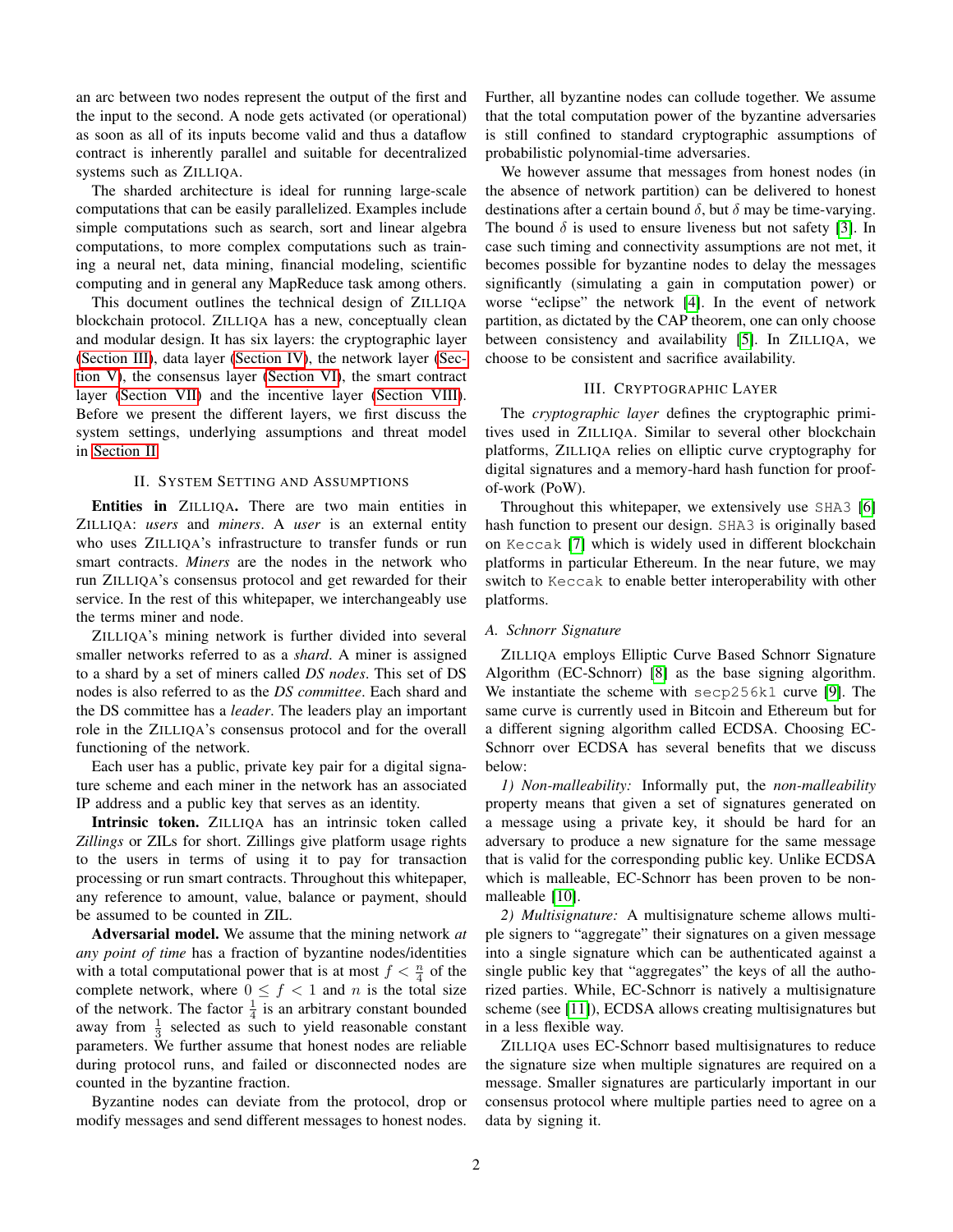*3) Speed:* EC-Schnorr is faster than ECDSA since the latter requires computing an inverse modulo a large number. No inversion is required in EC-Schnorr.

The exact EC-Schnorr key generation, signing and verification procedures are given in [Appendix A.](#page-10-11) In the Appendix, we also present how EC-Schnorr can be used as a multisignature scheme.

# *B. Proof of Work*

ZILLIQA uses PoW only to prevent Sybil attacks and generate node identities. This is in contrast to many existing blockchain platforms (in particular Bitcoin [\[1\]](#page-10-0) and Ethereum [\[12\]](#page-10-12)), where PoW is used to reach distributed consensus. ZILLIQA employs *Ethash* [\[13\]](#page-10-13), the PoW algorithm used in Ethereum 1.0.

Ethash is a *memory hard* hash function designed to make it easy to mine with GPUs but hard with specialized computing hardware such as ASICs. To achieve this, Ethash computation requires a considerable amount of memory (in GBs) and I/O bandwidth such that the function cannot be invoked in parallel on specialized computing hardware.

Roughly speaking, Ethash takes a data (for instance a block header) and a nonce of 64-bits as inputs and generates a 256 bits digest. The algorithm consists of four subroutines which are run in the given order:

- 1) Seed generation: Seed is a SHA3-256 digest which is updated after every 30000 blocks called an epoch. For the first epoch it is the SHA3-256 hash of a series of 32 bytes of zeros. For every other epoch it is always the SHA3-256 hash of the previous seed.
- 2) Cache generation: The seed is used to generate a pseudorandom cache using SHA3-512. The size of the cache linearly increases with epoch. The initial size of the cache is 16 MB.
- 3) Dataset generation: The cache is then used to generate a dataset, where each "item" in the dataset depends on only a small number of items in the cache. The dataset is updated once every epoch so that the miners do not have to make changes to it very frequently. The size of the dataset also increases linearly with epoch. The initial size of the dataset is 1 GB.
- 4) Mining and Verification: Mining involves grabbing random slices of the dataset and hashing them together. Verification uses the cache to regenerate the specific pieces of the dataset needed to compute the hash.

# IV. DATA LAYER

<span id="page-2-0"></span>Broadly speaking, the *data layer* defines the data that constitutes the global state of ZILLIQA. By extension, it also defines the data needed by the different entities in ZILLIQA to update its global state.

#### *A. Accounts, Addresses and State*

ZILLIQA is an *account-based* system (as Ethereum). There are two types of accounts: *normal* account and *contract* account. A normal account is created by generating an EC-Schnorr private key. A contract account is created by another account.

Each account is identified by an *address* derived differently depending on its type. The address for a normal account is derived from the account's private key. For a given private key sk, the address  $A_{normal}$  is a 160-bit value computed as:

$$
\mathcal{A}_{\text{normal}} = \text{LSB}_{160}(\text{SHA3}-256(\text{PubKey}(sk))),
$$

where,  $LSB_{160}(\cdot)$  returns the rightmost 160 bits of the input and  $PubKey(·)$  returns the public key corresponding to the input secret key. The address for a contract account is computed from the address of its creator and how many transactions the creator account has sent, aka *account nonce* (described below).

$$
\mathcal{A}_{\text{contract}} = \text{LSB}_{160}(\text{SHA3-256}(\text{address}||\text{none})),
$$

where, address is the address of the creator account, and nonce is the creator's nonce value.

Each account (whether normal or contract) is associated with an *account state*. The account state is a key, value store and comprises of the following keys:

- 1) account nonce: (64 bits) A counter (initialized to 0) that counts the number of transactions sent from a normal account. In case of a contract account, it counts the number of contract creations made by the account.
- 2) balance: (128 bits) A non-negative value. Whenever an account receives tokens from another account, the received amount is added to the account's balance. When an account sends tokens to another account, the balance is reduced by the appropriate amount.
- 3) code hash: (256 bits) This stores SHA3-256 digest of the contract code. For a normal account it is the SHA3-256 digest of the empty string.
- 4) storage root: (256 bits) Each account has a storage which is again a key, value store with 256-bit keys and 256-bit values. storage root is a SHA3-256 digest that represents this storage. For instance, if the storage is a trie, then storage root is the digest of the root of the trie.

The global state (state) of ZILLIQA is a mapping between account addresses and account states. It is implemented using a trie like data structure.

#### *B. Transactions*

A transaction is always sent from a normal account address and it updates the global state of ZILLIQA. A transaction has the following fields:

- 1) version (32 bits): Current version.
- 2) nonce (64 bits): A counter equal to the number of transactions sent by the sender of this transaction.
- 3) to (160 bits): Destination account address. In case the transaction creates a new contract account, this field is the rightmost 160 bits of SHA3-256 of the empty string.
- 4) amount (128 bits): The transaction amount to be transferred to the destination address.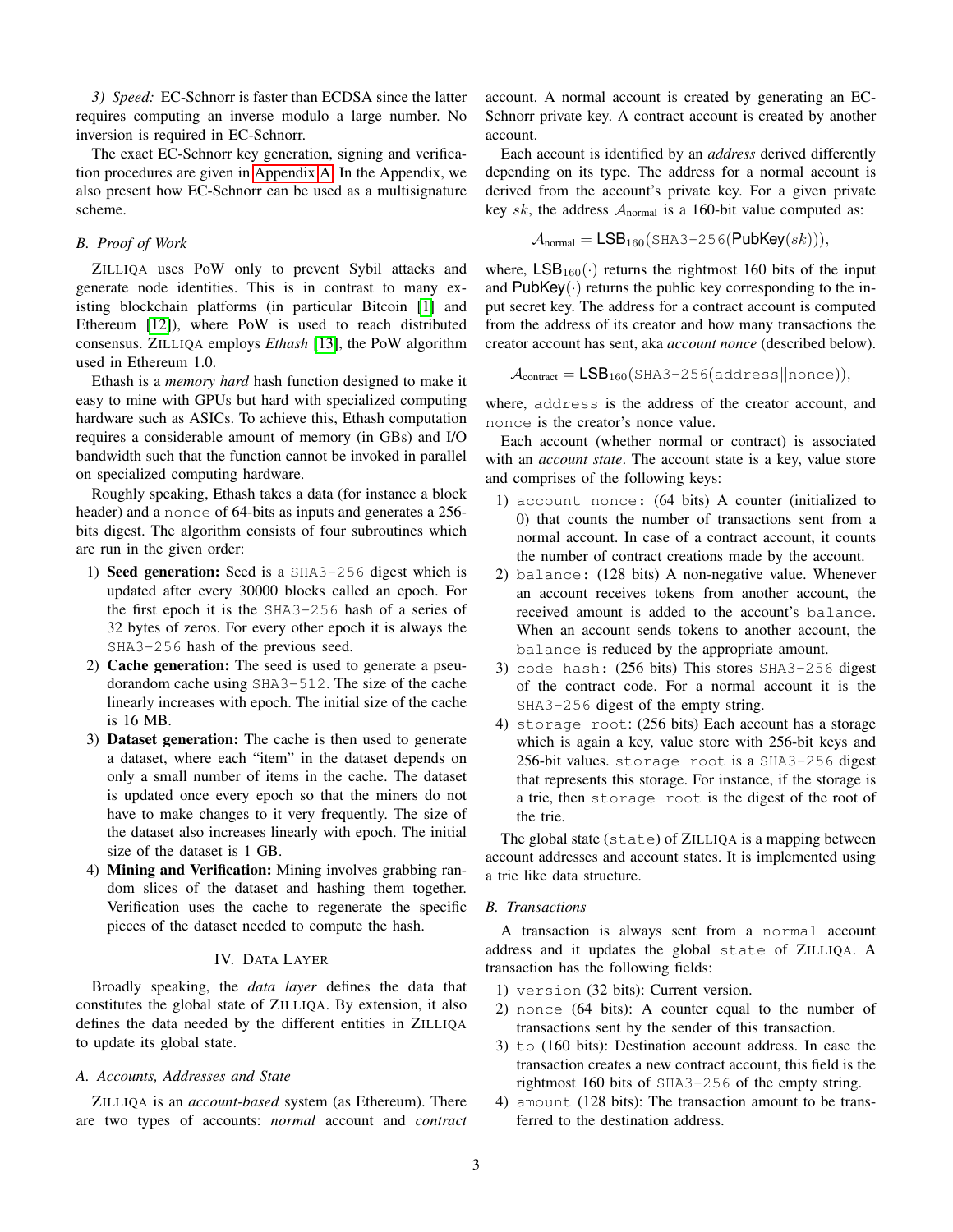- 5) gas price (128 bits): *Gas* is defined as the smallest unit of computation. gas price is the amount that the sender is willing to pay per unit of *gas* for computations incurred in the transaction processing.
- 6) gas limit (128 bits): The maximum amount of gas that should be used while processing the transaction.
- 7) code (unlimited): An expandable byte array that specifies the contract code. It is present only when the transaction creates a new contract account.
- 8) data (unlimited): An expandable byte array that specifies the data that should be used to process the transaction. It is present only when the transaction invokes a call to a contract at the destination address.
- 9) pubkey (264 bits): An EC-Schnorr public key that should be used to verify the signature. The pubkey field also determines the sending address of the transaction.
- 10) signature (512 bits): An EC-Schnorr signature on the entire data.

Each transaction is uniquely identified by a transaction ID — a SHA3-256 digest of the transaction data that excludes the signature field.

# *C. Blocks*

The ZILLIQA protocol introduces two types of blocks (and thereby two blockchains): *transaction blocks* (TX-Block) and *directory service blocks* (DS-Block). TX-Block contains the transactions sent by users, while DS-Block contains metadata about the miners who participate in the consensus protocol.

*1) DS Blocks:* A DS-Block has two parts: the header and the signature. The header part of DS-Block has the following fields:

- 1) version (32 bits): Current version.
- 2) previous hash (256 bits): The SHA3-256 digest of its parent block header.
- 3) pubkey (264 bits): The public key of the miner who did PoW on this block header.
- 4) difficulty (64 bits): This can be calculated from the previous block's difficulty and the block number. It stores the difficulty of the PoW puzzle.
- 5) number (256 bits): The number of ancestor blocks. The *genesis block* has a block number of 0.
- 6) timestamp (64 bits): Unix's time() at the time of creation of this block.
- 7) mixHash (256 bits): A digest calculated from nonce which allows detecting DoS attacks.
- 8) nonce (64 bits): A solution to the PoW.

The signature part of DS-Block contains the following two fields:

- 1) signature (512 bits): The signature is an EC-Schnorr based multisignature on the DS-Block header signed by DS nodes.
- 2) bitmap (1024 bits): It records which DS nodes participated in the multisignature. We denote the bitmap by a bit vector B, where,  $B[i] = 1$  if the *i*-th node signed the header else  $B[i] = 0$ .
- DS-Blocks form a *DS blockchain*.

*2) Transaction Blocks:* As discussed earlier, a DS-Block contains information on the nodes who reach consensus on transactions. TX-Block stores information on which transactions were agreed upon by the nodes in a DS-Block. Every DS-Block is linked to multiple TX-Blocks. A TX-Block has three parts: header, data and signature. The header consists of the following fields:

- 1) type (8 bits): A TX-Block is of two types, *micro block* (0x00) and *final block* (0x01). More on these in [Section V-D.](#page-5-0)
- 2) version (32 bits): Current version.
- 3) previous hash (256 bits): The SHA3-256 digest of its parent block header.
- 4) gas limit (128 bits): Current limit for gas expenditure per block.
- 5) gas used (128 bits): Total gas used by transactions in this block.
- 6) number (256 bits): The number of ancestor blocks. The *genesis block* has a block number of 0.
- 7) timestamp (64 bits): Unix's time() at the time of creation of this block.
- 8) state root (256 bits): It is a SHA3-256 digest that represents the global state after all transactions are executed and finalized. If the global state is stored as a trie, then state root is the digest of the root of the trie.
- 9) transaction root (256 bits): It is a SHA3-256 digest that represents the root of the Merkle tree that stores all transactions that are present in this block.
- 10) tx hashes (each 256 bits): A list of SHA3-256 digests of the transactions. The signature part of the transaction is also hashed.
- 11) pubkey (264 bits): It is the EC-Schnorr public key of the *leader* who proposed the block.
- 12) pubkey micro blocks (unlimited): It is a list of EC-Schnorr public keys (each 264 bits in length). The list contains the public keys of the leaders who proposed transactions. The field is present only if it is a final block.
- 13) parent block hash (256 bits): It is the SHA3-256 digest of the previous final block header.
- 14) parent ds hash (256 bits): It is the SHA3-256 digest of its parent DS-Block header.
- 15) parent ds block number (256 bits): It is the parent DS-Block number.

The data part of a TX-Block contains the set of transactions. It has the following fields:

- 1) tx count (32 bits): The number of transactions in this block.
- 2) tx list (unlimited): A list of transactions.

The signature part of a TX-Block contains an EC-Schnorr based multisignature. It has the following two fields:

1) signature (512 bits): The signature is an EC-Schnorr based multisignature on the TX-Block header signed by a set of nodes. The signature is produced by a different set of nodes depending on whether it is a micro block or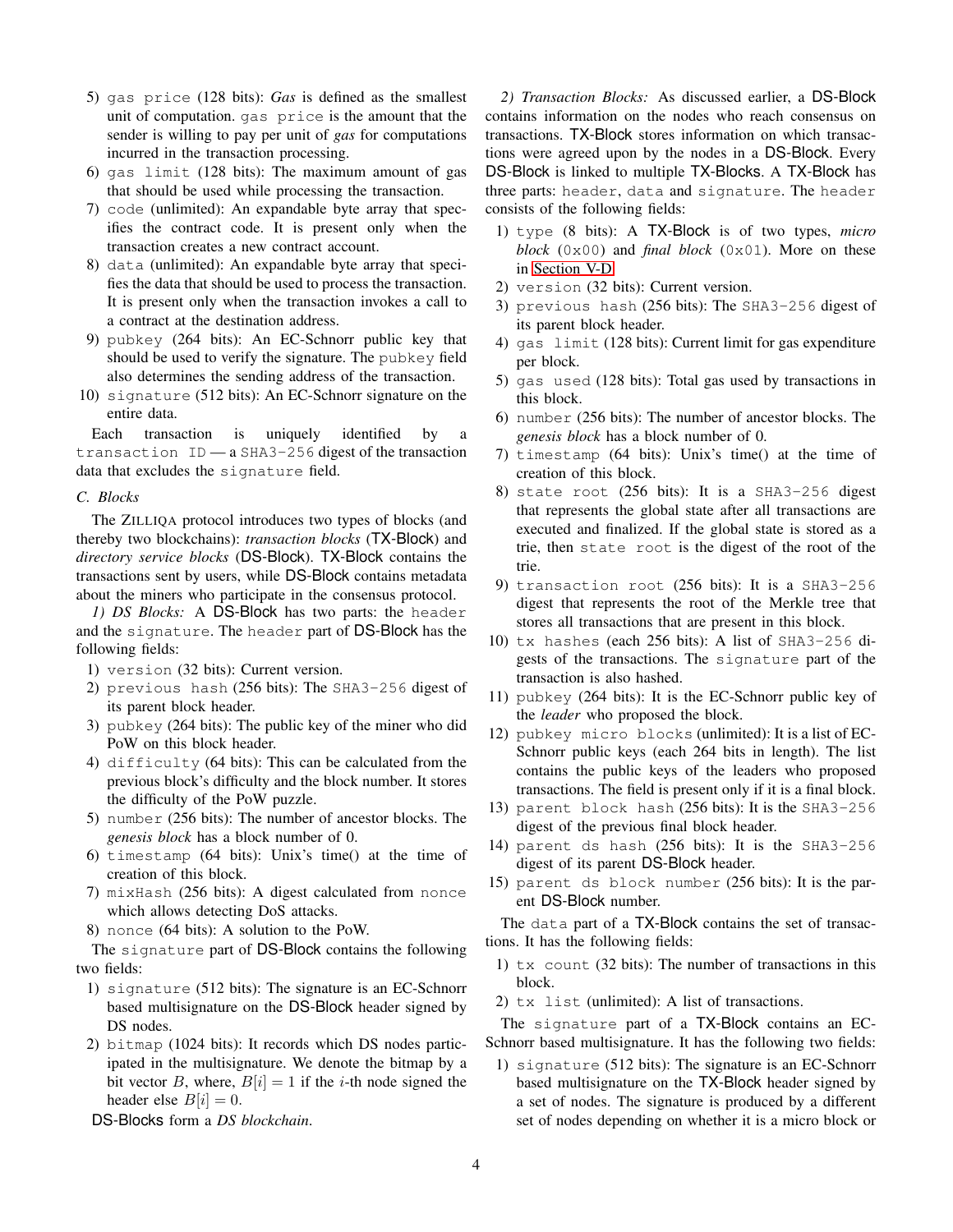a final block. Further details on the signatories is given in [Section V-D.](#page-5-0)

2) bitmap (1024 bits): It records which nodes participated in the multisignature. We denote the bitmap by a bit vector B, where,  $B[i] = 1$  if the *i*-th node signed the header else  $B[i] = 0$ .

The final blocks form the *transaction blockchain*. The transaction blockchain does not include micro blocks.

#### V. NETWORK LAYER

<span id="page-4-0"></span>ZILLIQA has been designed to scale in transaction rates. The main idea is that of *sharding*, i.e., dividing the mining network into small shards, each capable of processing transactions in parallel. In this section, we present the idea of *network* and *transaction sharding*.

#### <span id="page-4-3"></span>*A. Network Sharding*

*Network sharding*, i.e., dividing the mining network into smaller shards is a two-step process. First, a dedicated set of nodes called the directory service committee (or DS committee) are elected which then shard the network and assign nodes to their shard. We present these processes below in further detail.

*1) Directory Service Committee:* To facilitate sharding of the network, we first elect a group of nodes, called *directory service* (DS) nodes. The DS nodes form a *DS committee*. The election of DS nodes is based on a proof-of-work puzzle that we refer to as  $PoW_1$ . The algorithm for  $PoW_1$  is given in [Algorithm 1.](#page-4-1)

<span id="page-4-1"></span>

| <b>Algorithm 1:</b> PoW <sub>1</sub> for DS committee election. |                                                                              |  |
|-----------------------------------------------------------------|------------------------------------------------------------------------------|--|
|                                                                 | <b>Input:</b> <i>i</i> : Current DS-epoch, $DS_{i-1}$ : Prev. DS committee   |  |
|                                                                 | composition.                                                                 |  |
|                                                                 | <b>Output:</b> header: DS-Block header.                                      |  |
|                                                                 | 1 On each competing node:                                                    |  |
|                                                                 | // get epoch randomness from the DS blockchain                               |  |
|                                                                 | // $DB_{i-1}$ : Most recent DS-Block before start of <i>i</i> -th epoch      |  |
| $\mathcal{P}$                                                   | $r_1 \leftarrow$ GetEpochRand(DB <sub>i-1</sub> )                            |  |
|                                                                 | // get epoch randomness from the transaction blockchain                      |  |
|                                                                 | // TB <sub>i</sub> : Most recent TX-Block before start of <i>i</i> -th epoch |  |
| 3                                                               | $r_2 \leftarrow$ GetEpochRand(TB <sub>i</sub> )                              |  |
|                                                                 | // $pk$ : node's public key, $IP = node's IP$ address                        |  |
|                                                                 | nonce, mixHash $\leftarrow$ Ethash-PoW(pk, IP, $r_1, r_2$ )                  |  |
| 5                                                               | header $\leftarrow$ <b>BuildHeader</b> (nonce, mixHash, pk)                  |  |
|                                                                 | $\ell$ header includes $pk$ and nonce among other fields                     |  |
|                                                                 | // IP, header is multicast to members in the DS committee                    |  |
| 6                                                               | <b>MulticastToDS</b> $_{i-1}$ (IP, header)                                   |  |
|                                                                 | return header                                                                |  |

Each node that has successfully produced a valid nonce for  $\text{PoW}_1$  earlier than other nodes proposes a header for a new DS-Block. Recall that a DS-Block has a header and a signature part. When a node does a  $\text{PoW}_1$ , it only generates a DS-Block header. The header is then multicast to the nodes in the DS committee. The DS committee then runs a consensus on the proposed DS-Block header and then builds a signature part. Once,  $2f$  DS nodes have signed the DS-Block header, it is committed to the *DS blockchain*.

After a successful bootstrapping phase, at any time, the composition of the DS nodes is stipulated by a predefined window of size  $n_0$ . The most recent  $n_0$  nodes who have successfully mined a DS-Block form the DS committee.

The average time between mining two consecutive DS-Blocks is referred to as the DS-epoch. The value of DS-epoch is set in a way to minimize the chances of two competing blocks. At the start of a DS-epoch, a new DS node joins the DS committee and the oldest member of the DS committee is churned out. This fixes the size of the DS committee to  $n_0$  during any DS-epoch. The newest member of the DS committee then becomes the *leader* and leads the consensus protocol for the epoch (see [Section VI](#page-6-0) for the consensus protocol). This further induces a strict ordering on the members of the DS committee.

One can show that if the DS committee size is sufficiently large (say above 800), then among the  $n_0$  members of the committee at most  $\frac{1}{3}$  are byzantine with high probability.

*2) Resolving Conflicts:* Our consensus protocol (to be presented in [Section VI\)](#page-6-0) does not permit forks in the DS blockchain. The forks may occur when multiple nodes solve the puzzle at roughly the same time. In order to resolve the conflict, each DS node retrieves the nonce field from the received headers and sorts them in the increasing order. Let us suppose that the largest nonce for the  $i$ -th DS node is  $n_{\max}^i$ .

The leader of the DS committee then proposes his own header (that corresponds to the largest nonce he has seen) and runs a consensus protocol to agree on the DS-Block header. The i-th DS node then agrees to accept the proposed header only if the corresponding nonce is larger than or equal to  $n_{\max}^i.$  Once the consensus is reached, the signature part of the DS-Block is built and the agreed upon winner then becomes the leader.

*3) Generating Shards:* Once the DS committee is elected, the actual sharding of the network can start. In order for a node to participate in the underlying consensus protocol, it has to perform a proof-of-work ( $\text{PoW}_2$ ). The sharding protocol is repeated at the start of every DS-epoch. The algorithm for PoW<sub>2</sub> is given in [Algorithm 2.](#page-4-2)

<span id="page-4-2"></span>

| <b>Algorithm 2:</b> PoW <sub>2</sub> for shard membership.               |                                                                         |  |
|--------------------------------------------------------------------------|-------------------------------------------------------------------------|--|
| <b>Input:</b> <i>i</i> : Current DS-epoch, $DS_i$ : Current DS committee |                                                                         |  |
|                                                                          | composition.                                                            |  |
| Output: nonce, mixHash: outputs of Ethash-PoW                            |                                                                         |  |
|                                                                          | 1 On each competing node:                                               |  |
|                                                                          | // get epoch randomness from the DS blockchain                          |  |
|                                                                          | // $DB_{i-1}$ : Most recent DS-Block before start of <i>i</i> -th epoch |  |
| $\mathbf{v}$                                                             | $r \leftarrow$ GetEpochRand(DB <sub>i</sub> )                           |  |
|                                                                          | // $pk$ : node's public key, $IP = node's IP$ address                   |  |
| 3                                                                        | nonce, mixHash $\leftarrow$ Ethash-PoW $(pk, \text{IP}, r)$             |  |
|                                                                          | // IP, header is multicast to members in the DS committee               |  |
|                                                                          | <b>MulticastToDS</b> <sub>i</sub> (nonce, mixHash, $pk$ , IP)           |  |
| 5                                                                        | return nonce, mixHash                                                   |  |

The computed valid nonce (and mixhash) for  $\text{PoW}_2$ is then multicast to the DS committee. The DS nodes will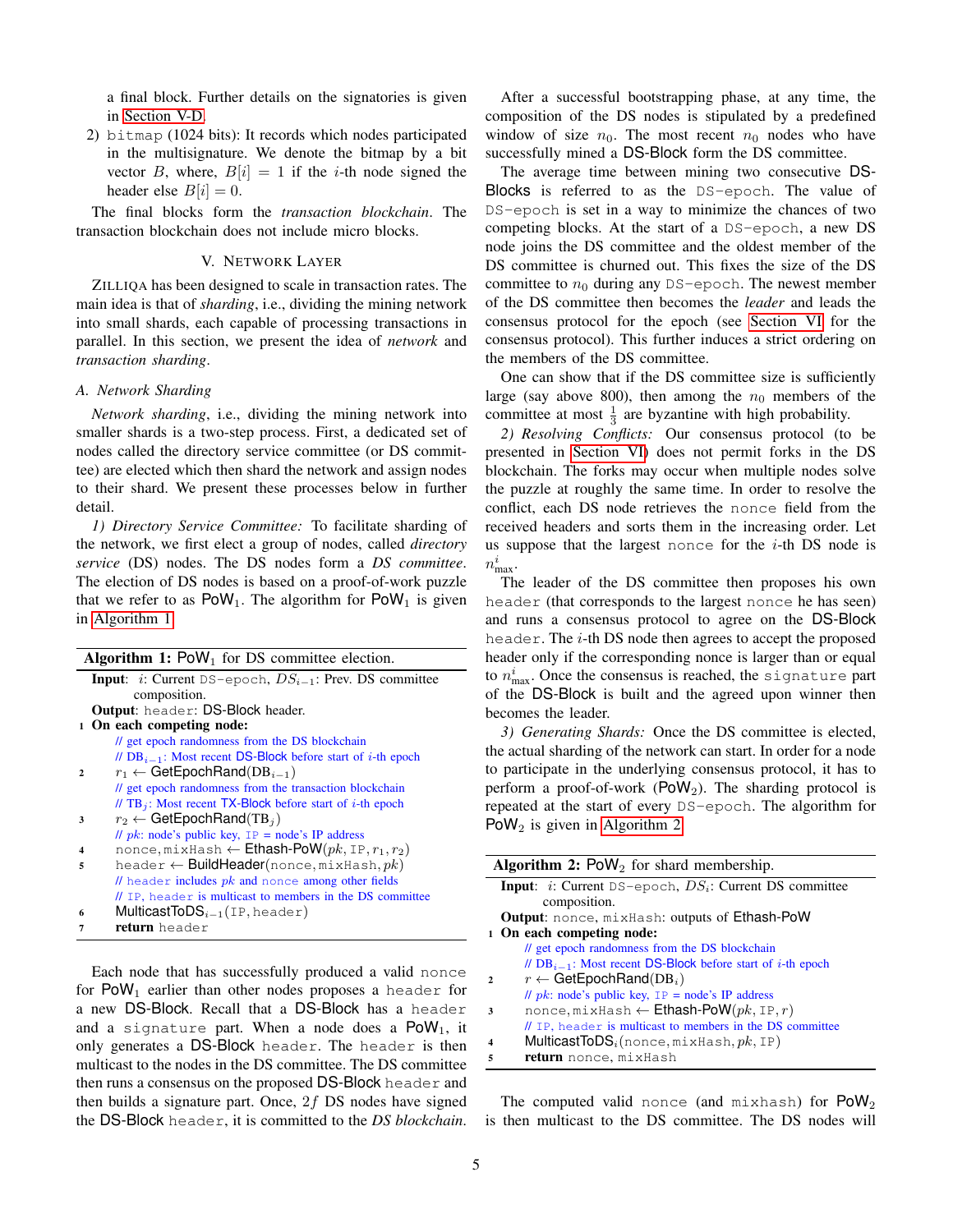collectively accept just enough PoW solutions to be sharded into  $l$  *consensus committees* or *shards*, each with  $n_0$  nodes to run consensus. Once enough number of  $\text{PoW}_2$  solutions have been received by the leader of the DS committee, he initiates a consensus protocol to agree on the set of valid  $\text{PoW}_2$  solutions. At the end of the consensus protocol, the leader generates an EC-Schnorr multisignature signed by the DS nodes. In order to proceed further, more than 2/3 of the DS nodes must have agreed on the set of acceptable  $PoW_2$  solutions.

Sharding leverages a deterministic function to assign a node to a shard. Let us assume that we need  $\ell$  shards each having  $n_0$  nodes. The nonce values are then sorted in the increasing order and the first  $n_0$  nodes are assigned to the first shard, the next  $n_0$  to the next shard and so on. The identity of the miner who proposed the largest nonce within a shard is declared its leader. This further induces a strict ordering on the members of the shard.

One can also show that if  $n_0$  is sufficiently large (say above 800), then within each shard at most  $\frac{1}{3}$  are byzantine with high probability.

#### *B. Public Channel*

The DS nodes publish certain information on the public channel, including the identities and connection information of the DS nodes, the list of nodes in each shard, as well as the sharding logic for transactions (explained in [Section V-D\)](#page-5-0). The public channel is untrusted and is assumed to be accessible by all nodes. In our implementation, our broadcast primitive implements such a public channel.

A user of our blockchain who would like to submit a transaction for acceptance can then check the information on sharding to get the shard responsible for processing her transaction. The information published on the public channel is expected to be signed by more than  $2/3$  of the DS nodes that can be verified by any node or user.

#### *C. New Nodes Joining* ZILLIQA

For a new node to join the network, it can attempt to solve  $\text{PoW}_1$  to become a DS node or a  $\text{PoW}_2$  to become a member of a shard. To this end, it would need to obtain information on the randomness required for a  $PoW_1$  or a  $PoW_2$  from the blockchains. Once it obtains the randomness information, the new node can submit its solution to the DS committee.

#### <span id="page-5-0"></span>*D. Transaction Sharding and Processing*

As presented in [Section V-A,](#page-4-3) network sharding creates shards each capable of processing transactions in parallel. In this section, we present how a particular transaction gets assigned to a shard and how the transactions get processed. For this purpose, we use the following abstraction:  $A \stackrel{n}{\rightarrow} B$  to indicate a transaction of n ZIL from the sender's account *A* to the receiver's account *B*.

*1) Transaction Assignment:* Any transaction say  $A \stackrel{n}{\rightarrow} B$ gets processed by a single shard. Assuming that there are  $\ell$ shards numbered from 0 to  $\ell - 1$ , a transaction is assigned to a shard identified by the  $\lfloor \log_2 \ell \rfloor + 1$  rightmost bits of the sender's address, i.e., the address of the account *A* in the example. As the account address is a 160-bit integer,  $\ell$ is bounded above as:

$$
\lfloor \log_2 \ell \rfloor + 1 \le 160.
$$

In practice though,  $\ell$  will be smaller than 100.

Once the assigned shard is identified, the transaction is then multicast to some nodes within the shard who then broadcast it further. Once the transaction reaches the leader of the assigned shard, it includes it in a TX-Block and runs the consensus protocol.

Double spend (or replay attacks) can be easily detected using the nonce present in every transaction. Recall that each transaction has a nonce that counts the number of transactions sent from the sender's account. Once a transaction gets into the transaction blockchain, the nonce is updated in the account's state and thereby in the global state. A transaction with a nonce value smaller than or equal to the current value in the global state gets rejected by the miners.

Sharding transactions based on the sender's account address natively allows shard members to detect double spend as every transaction from a sender will be processed within the same shard.

*2) Transaction Processing:* All the nodes within a committee can propose transactions. These transactions are sent to the leader to run a consensus protocol on which set of transactions forms the next TX-Block. Blocks proposed by each shard is called a *micro block* (identified by the type marker 0x00). A micro block contains an EC-Schnorr multisignature by more than  $\frac{2}{3}$  nodes from the shard. The leader also builds a bitmap B that identifies the public keys of the signers.  $B[i] = 1$  if the i-th member of the shard has signed the TX-Block header. When a shard reaches a consensus on a TX-Block, its leader multicasts the block header and the signature to some of the DS nodes. The DS nodes then broadcast it within the DS committee so that the block reaches its leader. The data part of the block can be asynchronously sent to the nodes.

The DS committee then aggregates all blocks sent from the shards, and runs another round of the consensus protocol among themselves to agree on the *final block*. A final block is a TX-Block identified by the type marker  $0 \times 01$ . A final block contains an EC-Schnorr multisignature by more than  $\frac{2}{3}n_0$  nodes from the DS committee. The leader in the DS committee also builds a bitmap  $B$  that identifies the public keys of the signers.  $B[i] = 1$  if the *i*-th member of the DS committee has signed the TX-Block header. The final block header and the signature, is then multicast to some nodes within each shard. The actual TX-Block data is not sent by the DS nodes.

Within each shard the following steps are taken to process the final block:

1) Each node in the shard verifies the EC-Schnorr multisignature using the public keys of the DS nodes. If the signatures are valid against more than  $\frac{2}{3}n_0$  public keys represented by the bitmap, then the nodes perform the next checks.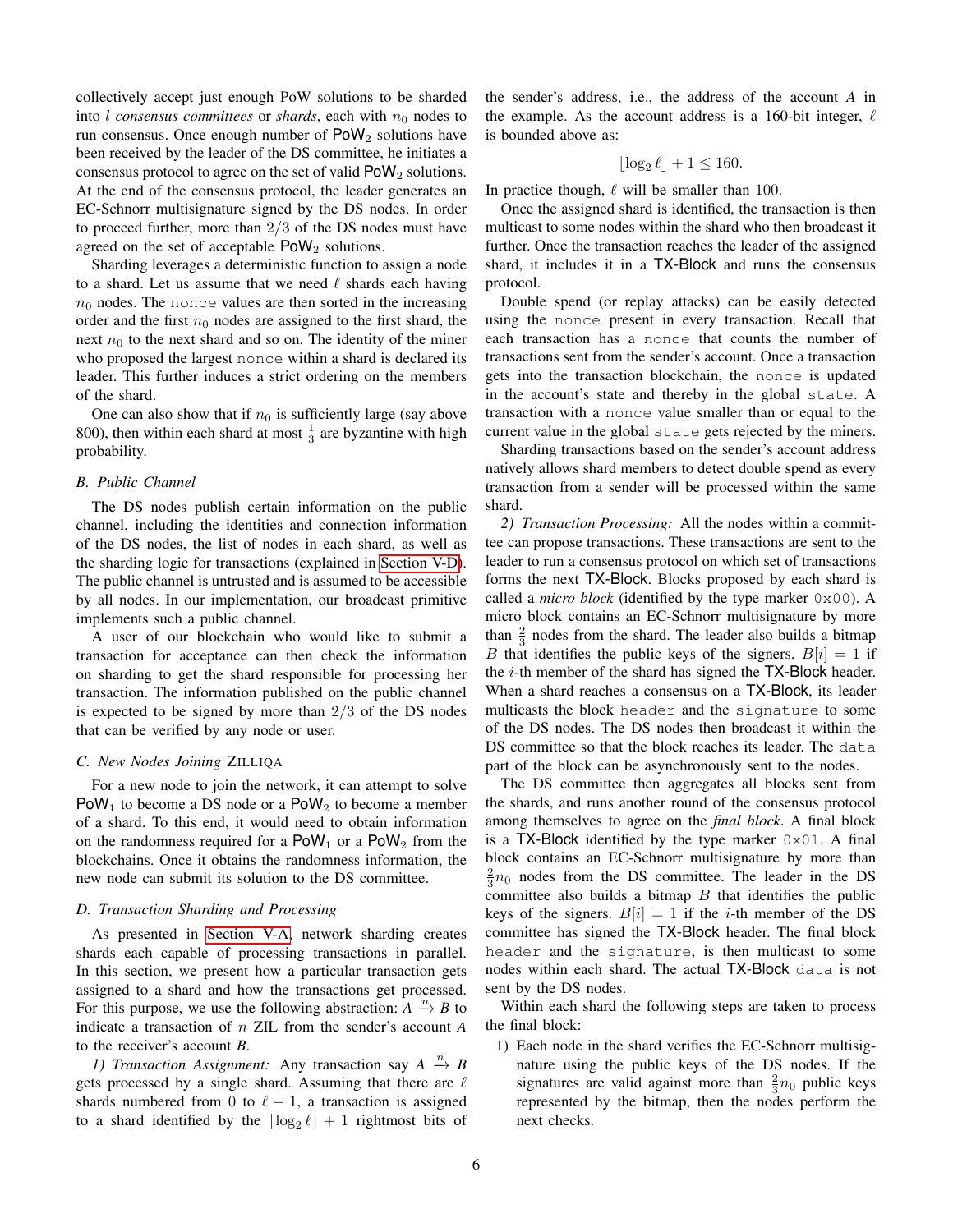- 2) For each transaction hash included in the final block header, the node checks whether its corresponding transaction content is available. If the corresponding transaction was proposed by the shard to which the node belongs, then the hash of the transaction data is compared with the hash contained in the final block header. If the transaction was proposed by another shard, the transaction data is shared asynchronously across shards.
- 3) Once the transaction data is available, the data part of the final block is reconstructed and the TX-Block is appended to the local transaction blockchain. The account state and the global state are accordingly updated.
- 4) If the transaction content is not available, the node temporarily invalidates the sending account of that transaction in its local view of accounts so that any other pending transactions for this account are rejected until the local transaction content can be brought in sync with the global state. Such rejected transactions will have to be retried by the sending node.

#### VI. CONSENSUS LAYER

<span id="page-6-0"></span>As mentioned earlier, each shard and the DS committee have to run a consensus protocol on the micro blocks and the final blocks respectively. In this section, we present the *consensus layer* which defines the consensus protocol to run within each shard and the DS committee. In the rest of the discussion, we refer to shards and the DS committees collectively as a *consensus group*.

# *A. Practical Byzantine Fault Tolerance*

The core of ZILLIQA's consensus protocol relies on *practical byzantine fault tolerance* (PBFT) protocol proposed by Castro and Liskov [\[3\]](#page-10-2). We however improve its efficiency by using the idea of employing EC-Schnorr multisignature in the PBFT protocol as developed in [\[14\]](#page-10-14), [\[15\]](#page-10-15). Use of EC-Schnorr multisignature lowers the normal case communication latency from  $O(n^2)$  to  $O(n)$  and reduces the signature size from  $O(n)$ to  $O(1)$ , where *n* is the size of the consensus group. In this section, we present an overview of PBFT.

In PBFT, all the nodes within a consensus group are ordered in a sequence, and it has one *primary* node (or leader) and the others are referred to as *backup* nodes. Every round of PBFT has three phases as discussed below:

- 1) Pre-prepare phase: In this phase, the leader announces the next record (a TX-Block in our case) that the group should agree on.
- 2) Prepare phase: Upon receiving the pre-prepare message, every node validates its correctness and multicasts a *prepare* message to all the other nodes.
- 3) **Commit phase:** Upon receiving more than  $\frac{2}{3}n$  prepare messages, a node multicasts a *commit* message to the group Finally, a node waits for more than  $\frac{2}{3}$  commit messages to ensure that a sufficient number of nodes have made the same decision. Therefore, all honest nodes accept the same valid record.

PBFT relies upon a correct leader to begin each phase and proceed when the sufficient majority exists. In case the leader is byzantine it can stall the entire consensus protocol. To address this challenge, PBFT offers a *view change* protocol to replace the byzantine leader with another one. If the nodes do not see any progress for a bounded time, they can independently announce the desire to change the leader. If a quorum of more than  $\frac{2}{3}n$  nodes decides that the leader is faulty, then the next leader in a well-known schedule takes over.

Owing to the multicast of every node in the prepare/commit phase, the communication complexity for PBFT in the normal case is  $O(n^2)$ .

# *B. Improving Efficiency*

Classical PBFT uses message authentication code (MAC) for authenticated communication between nodes. As MAC requires a secret key shared between every two nodes, the nodes in one consensus group can agree on the same record with a communication complexity of  $O(n^2)$  per node. Due to the quadratic complexity, PBFT becomes impractical when the committee has over 20 nodes.

To improve the efficiency, we use the ideas inspired from ByzCoin [\[15\]](#page-10-15):

- 1) We replace MAC with digital signatures to effectively reduce the communication overhead to  $O(n)$ .
- 2) In the meantime, to allow the other nodes to verify the agreement, one typical way is to collect the signatures from the honest majority and append them to the agreement, thereby resulting in the agreement size linear in the size of the consensus group. To improve on this, we employ EC-Schnorr multisignatures to aggregate several signatures into an  $O(1)$ -size multisignature.

We however cannot directly use the classical EC-Schnorr multisignature scheme in the PBFT setting. This is because in the classical setting all the signers agree on signing a given message and the signature is valid only when all the signers have signed the message. In the PBFT setting, we only require that the message be signed by over  $\frac{2}{3}n$  nodes in the consensus group. One of the main modification required is to maintain a bitmap  $B$  for the signers who participate in the signing process. If the *i*-th node participated in the process,  $B[i] = 1$ , else it is 0. The bitmap is build by the leader. The bitmap can then be used by any verifier to validate the signature. The resulting protocol is left in [Appendix B.](#page-11-0)

#### *C.* ZILLIQA *Consensus*

In ZILLIQA, we use PBFT as the basis consensus protocol and employ two rounds EC-Schnorr multisignatures to replace the prepare and commit phases in PBFT. The different modifications to the PBFT phases are explained below.

- 1) Pre-prepare phase: As in standard PBFT, the leader distributes a TX-Block or a statement (signed by the leader) to all the nodes in the consensus group.
- 2) Prepare phase: All honest nodes check the validity of the TX-Block and the leader collects responses from more than  $\frac{2n}{3}$  nodes. This guarantees that the statement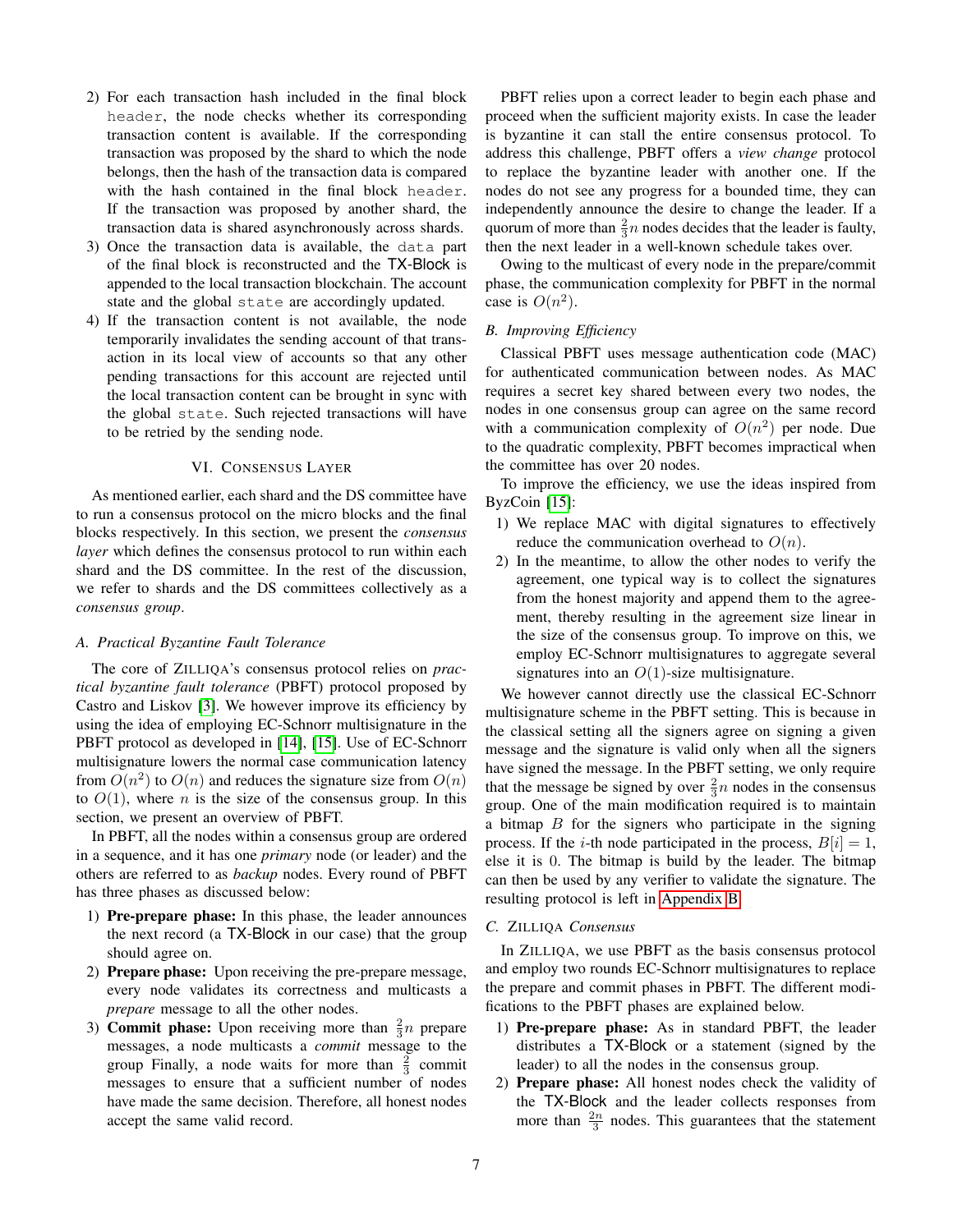proposed by the leader is safe and consistent with all previous histories. The signature is generated using EC-Schnorr multisignature. The leader also builds the bitmap of nodes who signed the TX-Block.

3) **Commit phase:** To ensure that more than  $\frac{2n}{3}$  nodes know the fact that more than  $\frac{2n}{3}$  nodes have verified the TX-Block, we perform a second round of EC-Schnorr multisignature. The statement being signed is the multisignature generated from the last round.

At the end of the three phases, the consensus is reached on the TX-Block proposed by the leader.

# *D. Leader Change*

In our consensus protocol, if the leader is honest, it can drive the nodes in the consensus group to reach agreements on new sets of transactions continuously. However, if the leader is byzantine, it can intentionally delay or drop messages from honest nodes, and slow down the protocol. To penalize such malicious leaders, our protocol changes the leader of each shard and the DS committee periodically. This prevents the byzantine leader to stall the consensus protocol for an infinite time. Since all the nodes are ordered, the next leader will been chosen in a round robin manner.

In fact, the leader of a shard is changed after every micro block and the leader of the DS committee is changed after every final block. Let us assume that the size of the consensus group is  $n$ , then within a DS-epoch, we allow a maximum of  $n$  final blocks, each final block aggregating a maximum of 1 micro block per shard.

# VII. SMART CONTRACT LAYER

<span id="page-7-0"></span>ZILLIQA comes with an innovative special-purpose smart contract language and execution environment that leverages the underlying architecture to provide a large scale and highly efficient computation platform. In this section, we present the *smart contract layer* that employs a *dataflow programming* architecture.

#### *A. Computational Sharding using Dataflow Paradigm*

ZILLIQA's smart contract language and its execution platform is designed to leverage the underlying network and transaction sharding architecture. The sharded architecture is ideal for running computation-intensive tasks in an efficient manner. The key idea is the following: only a subset of the network (such as a shard) would perform the computation. We refer to this approach as *computational sharding*.

In contrast with existing smart contract architectures (such as Ethereum), computational sharding in ZILLIQA takes a very different approach towards how to process contracts. In Ethereum, every full node is required to perform the same computation to validate the outcome of the computation and update the global state. Albeit being secure, such a fully redundant programming model is prohibitively expensive for running large-scale computations that can be easily parallelized. Examples include simple computations such as search, sort and linear algebra computations, to more complex computations such as training a neural net, data mining, financial modeling, etc.

ZILLIQA's computational sharding approach relies on a new smart contract language that is not Turing-complete but scales much better for a multitude of applications. The smart contract language in ZILLIQA follows a *dataflow programming* style [\[16\]](#page-10-16), [\[17\]](#page-10-17). In the dataflow execution model, a contract is represented by a directed graph. Nodes in the graph are primitive instructions or operations. Directed arcs between two nodes represent the data dependencies between the operations, i.e., output of the first and the input to the second. A node gets *activated* (or operational) as soon as all of its inputs are available. This stands in contrast to the classical von Neumann execution model (as employed in Ethereum), in which an instruction is only executed when the program counter reaches it, regardless of whether or not it can be executed earlier.

The key advantage of employing a dataflow approach is that more than one instruction can be executed at once. Thus, if several nodes in the graph become activated at the same time, they can be executed in parallel. This simple principle provides the potential for massive parallel execution. To see this, we present a simple sequential program in [Figure 1a](#page-7-1) with three instructions and in [Figure 1b,](#page-7-2) we present its dataflow variant. Under the von Neumann execution model, the program would run in three time units: first computing  $A$ , then  $B$  and finally  $C$ . The model does not capture the fact that  $A$  and  $B$ can be independently computed. The dataflow program on the other hand can compute these two values in parallel. The node that performs addition gets activated as soon as  $A$  and  $B$  are available.

<span id="page-7-1"></span>

<span id="page-7-2"></span>

When run on the ZILLIQA's sharded network, each node in the dataflow program can be eventually attributed to a single shard or even a small subset of nodes within a shard. Hence the architecture is ideal for any MapReduce style computational tasks, where some node perform the mapping task while another node can work as a reducer to aggregate the work done by each mapper.

In order to facilitate the execution of a dataflow program,, ZILLIQA's smart contract language has the following features:

1) Operating over a virtual memory space shared globally across the entire blockchain.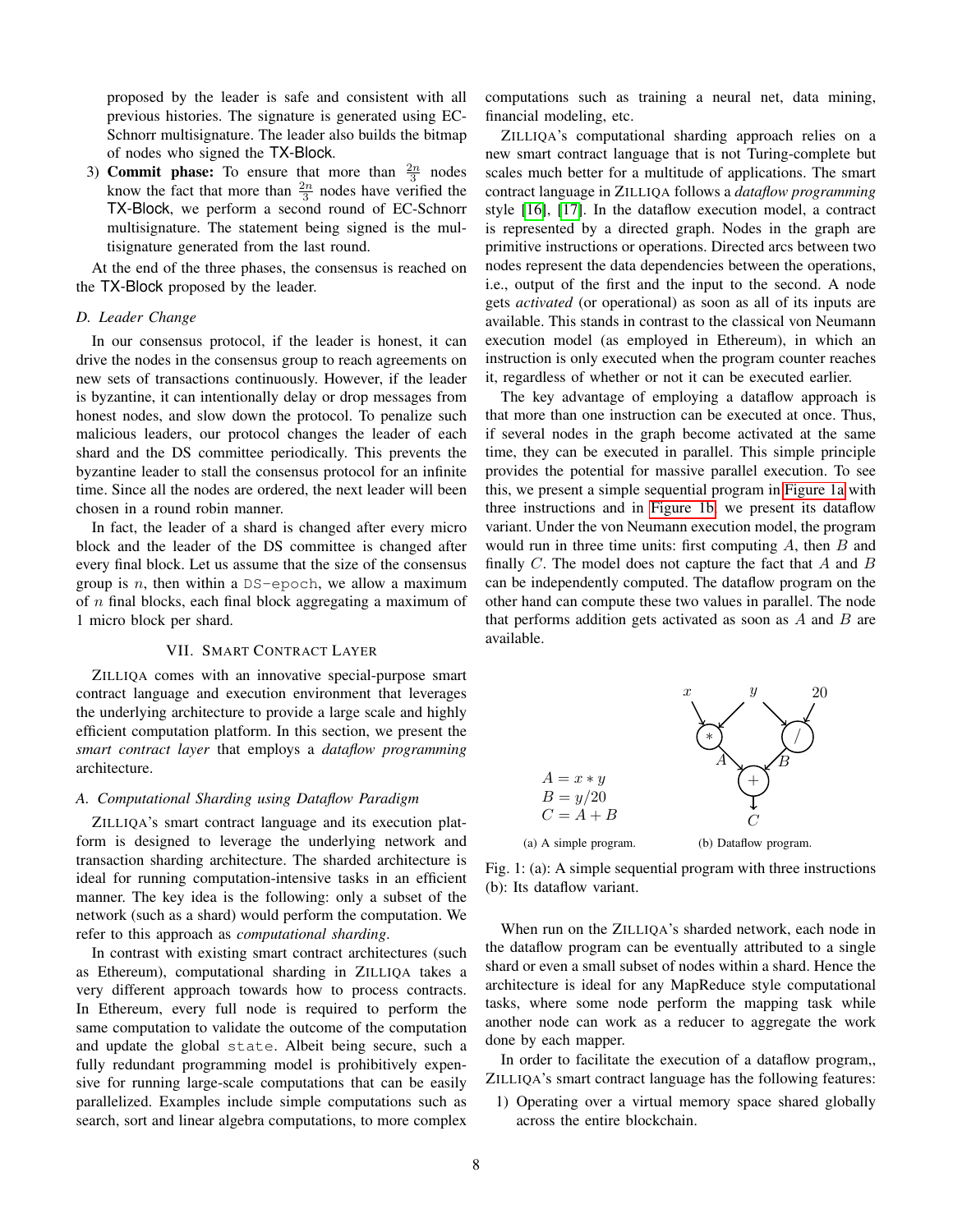- 2) Locking of intermediate cells in the virtual shared memory space during execution.
- 3) Checkpointing intermediate results during execution committed to blockchain.

#### *B. Smart Security Budgeting*

Apart form the benefits of parallelization offered from the dataflow computation model, ZILLIQA further provides a flexible security budgeting mechanism for computational sharding. This feature is enabled by sharding the computational resources in the blockchain network via an overlay above the consensus process. Computational sharding allows users of ZILLIQA and applications running on ZILLIQA to specify the sizes of consensus groups to compute for each of the subtasks. Each consensus group will then be tasked to compute the same subtask, and produce the results. The user specifies the condition on acceptance of the results, e.g., all in the consensus group must produce the same results, or 3/4 of them must produce the same results, etc.

A user of the application running on ZILLIQA can budget how much she wants to spend on computing and security, respectively. In particular, a user running a particular deep learning application may spend more gas fee on running more of different neural network tasks than letting too many nodes repeating the same computation. In this case, she can specify a smaller consensus group for running each neural network computation. On the other hand, a sophisticated financial modeling algorithm that requires greater precision may task consensus groups of larger number of nodes to compute the critical portions of the algorithm to be more resilient against potential tampering and manipulation of the results.

# *C. Scalable Applications: Examples*

ZILLIQA aims to provide a platform to run highly scalable computations in a multitude of fields such as data mining, machine learning and financial modeling to name a few. Since supporting efficient sharding of Turing-complete programs is very challenging, and there exist public blockchains that support Turing-complete smart contracts (e.g., Ethereum), ZILLIQA focuses on specific applications with requirements not met today.

- 1) Computation with parallelizable computation load: Scientific computing over large data is a typical example where one requires a large amount of distributed computing power. Moreover, most of these computations are highly parallelizable, examples include linear algebra operations on large matrices, search in the sea of huge amount of data and simulation on a large dataset among others. ZILLIQA provides such computing tasks an inexpensive and short turnaround alternative. Moreover, with the right incentive in place with computational sharding, and security budgeting ZILLIQA can be leveraged as a readily available and highly reliable resource for such heavy computation load.
- 2) Train neural nets: With the ever growing popularity and use cases of machine learning (in particular deep

learning), it is imperative to have an infrastructure that allows deep learning models to train on large datasets. It is well known that training on large datasets is crucial to a model's accuracy. To this end, ZILLIQA's computational sharding and dataflow language will be particularly useful to build machine learning applications. It will serve as an infrastructure that may run tools like  $TensorFlow<sup>1</sup>$  $TensorFlow<sup>1</sup>$  $TensorFlow<sup>1</sup>$  by tasking groups of ZILLIQA nodes to independently perform different computations such as computing gradients, apply activation function, compute training loss, etc.

3) Application with high complexity and high precision algorithms: Different from the applications mentioned above, some applications, such as computations over financial models, may require high precision. Any minor deviation in one part of the computation may incur heavy losses in investments. Such applications can task consensus groups of larger number of nodes in ZILLIQA to allow them to cross-check the computational results of each other. The key challenge in offloading the computational tasks of such financial modeling algorithms to a public platform, such as ZILLIQA, is the concern for data privacy and intellectual property of the algorithms. To begin with, we envision certain well known portion of such computation can be placed to ZILLIQA for efficient and secure computation first, while the future research and development of ZILLIQA will further strengthen the protection of data privacy and intellectual property for such applications.

#### VIII. INCENTIVE LAYER

#### <span id="page-8-0"></span>*A. Token Supply*

ZILLIQA has a finite supply of 21 billion ZILs. The smallest unit being 10<sup>−</sup><sup>12</sup> part of a ZIL. Each final TX-Block comes with a block reward that generates new tokens. The block reward will be spread over a period of 10 years decreasing over time. We aim to mine roughly 80% of the tokens in the first 4 years and the remaining 20% in the next 6 years. The token emission will be "smooth" in the sense that the block reward does not reduce drastically after a certain number of blocks. The smooth reduction in the block reward means that the network hashrate can be expected to be stable as the reward reduces over gradually over time.

After 10 years, we expect to have reached significant scale both in terms of the number of nodes in the network and users executing transactions. By then, we expect the market to have stabilized upon certain rates of transaction fees to fully sustain the running of the network without a need for new tokens entering the system as rewards.

# *B. Incentivizing Miners*

Miners reach consensus on transactions, process them, perform computations as per the smart contract and update the global state. Miners are hence incentivized by requiring the sender of each transaction to pay some gas upfront.

<span id="page-8-1"></span><sup>1</sup><https://www.tensorflow.org/>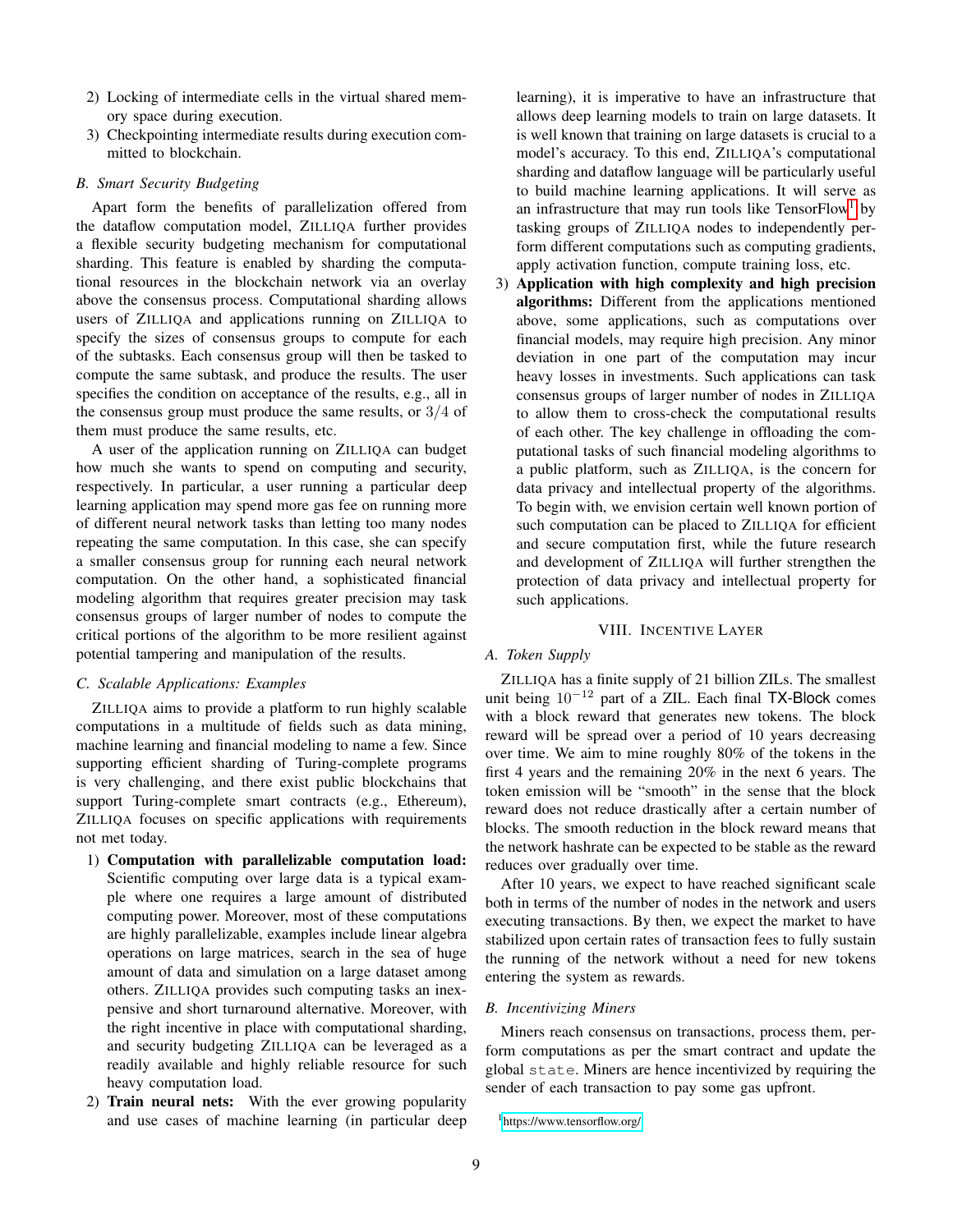Recall that each final TX-Block aggregates at most one micro block from each shard. Each micro TX-Block contains a gas used field that stores the total gas used by transactions in the block. Each final TX-Block also has a gas used field that is a sum of all the gas used field of each micro TX-Block. Once a TX-Block is proposed, the corresponding gas used and the block reward is almost equitably distributed among 1) the leaders of the shards who proposed one micro block and 2) the leader of the DS committee who proposed the final. In case the equitable distribution is not possible, the distribution is slightly biased towards the leader of the DS committee. Hence, if the reward is  $m$  and the total number of stake holders for a reward is  $n$ , then the leader of each shard gets  $\lfloor \frac{m}{n} \rfloor$ , while, the leader of the DS committee gets share gets  $\lfloor \frac{n}{n} \rfloor$ .

As the leader of each shard is changed once a new micro block is proposed, every member of the shard gets rewarded. Similarly, as the leader of the DS committee is changed after every final block, every member of the DS committee is also rewarded.

# IX. RELATED WORK

ZILLIQA is developed upon the ideas of Bitcoin-NG [\[18\]](#page-10-18), collective signing (CoSi) [\[14\]](#page-10-14), ByzCoin [\[15\]](#page-10-15), Elastico [\[19\]](#page-10-19) and OmniLedger [\[20\]](#page-10-20).

Bitcoin-NG first proposed the idea to decouple leader election and his block proposals within Bitcoin. First, a leader is elected by mining a *keyblock* who can then mint many *microblocks* within the 10 minute block interval. The idea was further used in ByzCoin [\[15\]](#page-10-15).

The idea of network and transaction sharding for a Bitcoin like system was first proposed in [\[19\]](#page-10-19). However, network/transaction sharding alone cannot solve the scalability issues as each shard needs to sign a TX-Block which makes the total number of signatures linear in the number of signers. This eventually results in a large block size and becomes a bottleneck during the broadcast/multi-cast.

Multisignatures [\[11\]](#page-10-10) provides a solution to the above problem. CoSi [\[14\]](#page-10-14) uses an EC-Schnorr multisignature scheme to design a protocol for collective signing. CoSi was proposed to work in a much less hostile environment than that of a public blockchain with byzantine nodes. With several significant enhancements we develop for the CoSi scheme, we derive a secure scheme and apply it to ZILLIQA.

Several other proposals have surfaced to sidestep the inherent scalability limitation of existing blockchain protocols, for instance, re-parameterizing the original Bitcoin protocol (e.g. increasing block sizes), moving as much computation offchain (e.g. micropayment channels and lightening networks), creating hierarchy of blockchains (e.g. sidechains). None of these protocols directly make the blockchain protocol itself more scalable. ZILLIQA targets the heart of the scalability problem – its blockchain.

ZILLIQA can be seen as an extension of ByzCoin and OmniLedger with several security and performance optimizations. ZILLIQA also proposes a smart contract platform not available in ByzCoin/OmniLedger.

ZILLIQA's smart contract platform takes a different approach when compared with Ethereum. ZILLIQA's smart contract platform leverages the underlying sharding architecture and is based on dataflow programming. The advantages of dataflow programs are many: inherent concurrency and parallelism, easy to reason about their correctness, natural composability of functions and programs, etc.

# X. FUTURE RESEARCH DIRECTIONS

Below, we discuss some ongoing and future directions of research to improve ZILLIQA.

State sharding. With increase in ZILLIQA's user base and its high transaction throughput would come the following challenge: How to efficiently handle the continuous influx of blocks that modify the global state. This is also referred to as *state sharding* in the literature. In essence, state sharding will alleviate full nodes from storing and receiving all blocks and transactions. This way it can further reduce the storage and communication load for nodes, and thus constitute another scaling-up factor to the throughput. However, it is non-trivial to design a secure and efficient state sharding scheme, as cross-shard communications arising from state sharding may outweigh the performance gains. More research needs to be done to address such additional complexities.

Secure Proof-of-Stake (SPoS). To the best of our knowledge, there has been no literature that proposes a secure PoS scheme, and thus we base ZILLIQA's building blocks on a PoW scheme. However, given the significant performance gain from PoS for consensus algorithms, it is worthwhile investigating further into the PoS paradigm, in search for a secure and efficient PoS scheme for ZILLIQA.

Storage pruning. We are currently exploring ways to securely prune the dated blocks stored on the blockchain to reduce the storage requirements and ease the joining process for new nodes. We may consider multi-grade storage, compression of blocks and transactions as possible solutions.

Cross-Chain support. ZILLIQA has every intention to complement other public blockchains and build a healthy ecosystem to provide end users a broad spectrum of platforms of choice for their applications. To this end, ZILLIQA will seek technical solutions to support gradual cross-chain communication and potentially enable cross-chain applications.

Privacy-preserving computation. It is desirable for several applications in particular (financial modeling applications) to have strong privacy and intellectual property protection when running on ZILLIQA. Solutions based on Oblivious RAM to hide access pattern on an encrypted data [\[21\]](#page-10-21), ZK-SNARK [\[22\]](#page-10-22) to hide the input to a program, and private function evaluation [\[23\]](#page-10-23) to hide the contract's business logic are also being investigated.

#### XI. CONCLUSION

In this whitepaper, we have presented ZILLIQA's sharding architecture that allows the mining network to process transactions in parallel and reach high throughput. ZILLIQA also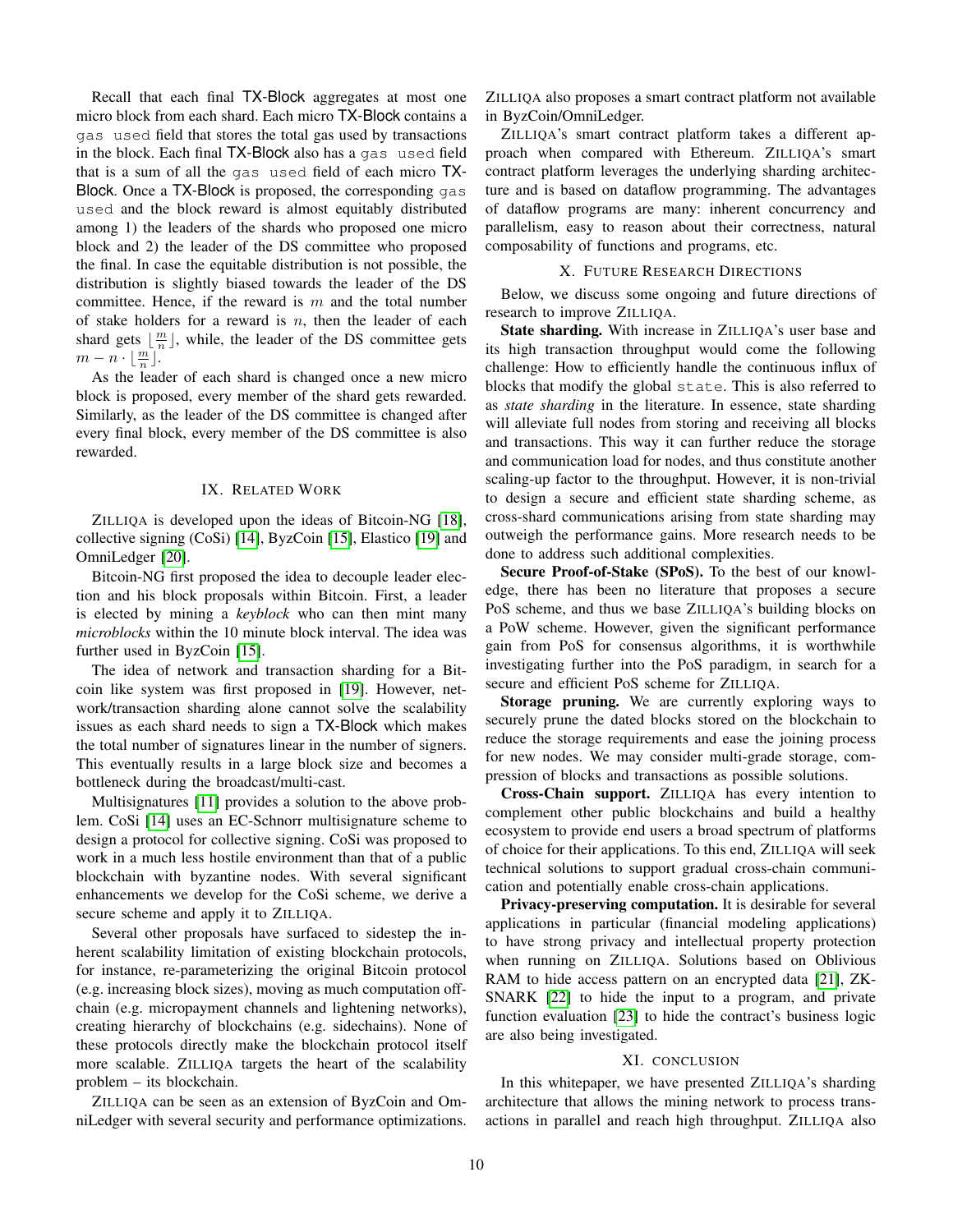comes with a unique smart contract platform that leverages the underlying sharing architecture and follows a dataflow programming paradigm. The new smart contract language is ideal for running computation-intensive task in an efficient manner.

#### REFERENCES

- <span id="page-10-0"></span>[1] S. Nakamoto, "Bitcoin: A peer-to-peer electronic cash system, http://bitcoin.org/bitcoin.pdf," 2008.
- <span id="page-10-1"></span>[2] E. Foundation, "Ethereum's white paper," [https://github.com/ethereum/](https://github.com/ethereum/wiki/wiki/White-Paper) [wiki/wiki/White-Paper,](https://github.com/ethereum/wiki/wiki/White-Paper) 2014.
- <span id="page-10-2"></span>[3] M. Castro and B. Liskov, "Practical Byzantine Fault Tolerance," in *Proceedings of the Third Symposium on Operating Systems Design and Implementation*, ser. OSDI '99. Berkeley, CA, USA: USENIX Association, 1999, pp. 173–186.
- <span id="page-10-3"></span>[4] E. Heilman, A. Kendler, A. Zohar, and S. Goldberg, "Eclipse Attacks on Bitcoin's Peer-to-Peer Network," in *24th USENIX Security Symposium (USENIX Security 15)*. Washington, D.C.: USENIX Association, 2015, pp. 129–144.
- <span id="page-10-4"></span>[5] S. Gilbert and N. Lynch, "Brewer's Conjecture and the Feasibility of Consistent Available Partition-Tolerant Web Services," in *In ACM SIGACT News*, 2002, p. 2002.
- <span id="page-10-5"></span>[6] NIST, "Sha-3 standard: Permutation-based hash and extendable-output functions," 2015.
- <span id="page-10-6"></span>[7] B. Guido, D. Joan, P. Michaël, and V. A. Gilles, "The Keccak Reference ," 2011.
- <span id="page-10-7"></span>[8] C. Schnorr, "Efficient signature generation by smart cards," *J. Cryptology*, vol. 4, no. 3, pp. 161–174, 1991.
- <span id="page-10-8"></span>[9] C. Research, "SEC 2: Recommended Elliptic Curve Domain Parameters," 2000. [Online]. Available: [http://www.secg.org/download/](http://www.secg.org/download/aid-386/sec2-final.pdf) [aid-386/sec2-final.pdf](http://www.secg.org/download/aid-386/sec2-final.pdf)
- <span id="page-10-9"></span>[10] A. Poelstra, "Schnorr Signatures are Non-Malleable in the Random Oracle Model," 2014.
- <span id="page-10-10"></span>[11] S. Micali, K. Ohta, and L. Reyzin, "Accountable-subgroup Multisignatures: Extended Abstract," in *Proceedings of the 8th ACM Conference on Computer and Communications Security*, ser. CCS '01. New York, NY, USA: ACM, 2001, pp. 245–254.
- <span id="page-10-12"></span>[12] G. Wood, "Ethereum: A secure decentralised generalised transaction ledger," [http://gavwood.com/paper.pdf,](http://gavwood.com/paper.pdf) 2014.
- <span id="page-10-13"></span>[13] "Ethash," [https://github.com/ethereum/wiki/wiki/Ethash,](https://github.com/ethereum/wiki/wiki/Ethash) Accessed on June 27, 2017., version 23.
- <span id="page-10-14"></span>[14] E. Syta, I. Tamas, D. Visher, D. I. Wolinsky, P. Jovanovic, L. Gasser, N. Gailly, I. Khoffi, and B. Ford, "Keeping authorities "honest or bust" with decentralized witness cosigning," in *IEEE Symposium on Security and Privacy, SP 2016, San Jose, CA, USA, May 22-26, 2016*, 2016, pp. 526–545.
- <span id="page-10-15"></span>[15] E. Kokoris-Kogias, P. Jovanovic, N. Gailly, I. Khoffi, L. Gasser, and B. Ford, "Enhancing Bitcoin Security and Performance with Strong Consistency via Collective Signing," in *25th USENIX Security Symposium, USENIX Security 16, Austin, TX, USA, August 10-12, 2016.*, 2016, pp. 279–296.
- <span id="page-10-16"></span>[16] Arvind and D. E. Culler, "Annual review of computer science vol. 1, 1986," J. F. Traub, B. J. Grosz, B. W. Lampson, and N. J. Nilsson, Eds. Palo Alto, CA, USA: Annual Reviews Inc., 1986, ch. Dataflow Architectures, pp. 225–253.
- <span id="page-10-17"></span>[17] A. L. Davis and R. M. Keller, "Data flow program graphs," *Computer*, vol. 15, no. 2, pp. 26–41, Feb. 1982.
- <span id="page-10-18"></span>[18] I. Eyal, A. E. Gencer, E. G. Sirer, and R. van Renesse, "Bitcoinng: A scalable blockchain protocol," in *13th USENIX Symposium on Networked Systems Design and Implementation, NSDI 2016, Santa Clara, CA, USA, March 16-18, 2016*, 2016, pp. 45–59.
- <span id="page-10-19"></span>[19] L. Luu, V. Narayanan, C. Zheng, K. Baweja, S. Gilbert, and P. Saxena, "A secure sharding protocol for open blockchains," in *Proceedings of the 2016 ACM SIGSAC Conference on Computer and Communications Security, Vienna, Austria, October 24-28, 2016*, 2016, pp. 17–30.
- <span id="page-10-20"></span>[20] E. Kokoris-Kogias, P. Jovanovic, L. Gasser, N. Gailly, and B. Ford, "Omniledger: A secure, scale-out, decentralized ledger," *IACR Cryptology ePrint Archive*, vol. 2017, p. 406, 2017.
- <span id="page-10-21"></span>[21] E. Stefanov, M. van Dijk, E. Shi, C. W. Fletcher, L. Ren, X. Yu, and S. Devadas, "Path ORAM: An Extremely Simple Oblivious RAM Protocol," in *2013 ACM SIGSAC Conference on Computer and Communications Security, CCS'13, Berlin, Germany, November 4-8, 2013*, 2013, pp. 299–310.
- <span id="page-10-22"></span>[22] E. Ben-Sasson, A. Chiesa, E. Tromer, and M. Virza, "Succinct Non-Interactive Zero Knowledge for a von Neumann Architecture," in *Proceedings of the 23rd USENIX Security Symposium, San Diego, CA, USA, August 20-22, 2014.*, 2014, pp. 781–796.
- <span id="page-10-23"></span>[23] P. Mohassel, S. S. Sadeghian, and N. P. Smart, "Actively Secure Private Function Evaluation," in *Advances in Cryptology - ASIACRYPT 2014 - 20th International Conference on the Theory and Application of Cryptology and Information Security, Kaoshiung, Taiwan, R.O.C., December 7-11, 2014, Proceedings, Part II*, 2014, pp. 486–505.
- <span id="page-10-24"></span>[24] BSI, "Technical Guideline TR-03111 Elliptic Curve Cryptography," Federal Office for Information Security, Tech. Rep., 01 2012.
- <span id="page-10-25"></span>[25] D. J. Bernstein, "Multi-user Schnorr Security, Revisited," *IACR Cryptology ePrint Archive*, vol. 2015, p. 996, 2015. [Online]. Available: <http://eprint.iacr.org/2015/996>
- <span id="page-10-26"></span>[26] M. Michels and P. Horster, "On the Risk of Disruption in Several Multiparty Signature Schemes," in *Proceedings of the International Conference on the Theory and Applications of Cryptology and Information Security: Advances in Cryptology*, ser. ASIACRYPT '96. London, UK, UK: Springer-Verlag, 1996, pp. 334–345.

#### <span id="page-10-11"></span>APPENDIX A

# SCHNORR DIGITAL SIGNATURE ALGORITHM

# *A. EC-Schnorr (Single Signer) Scheme*

EC-Schnorr works on a group where the discrete logarithm is hard [\[8\]](#page-10-7), [\[24\]](#page-10-24), [\[25\]](#page-10-25). ZILLIQA uses the elliptic curve group defined over the popular secp256k1 curve. We denote by  $C := (p, G, n)$  the set of parameters that define the group, where  $p$  is a prime number that specifies the underlying field  $\mathbb{F}_n$ , G is the base point on the curve and n (a prime) is the order of G. EC-Schnorr also requires a cryptographic hash function  $H$  that we instantiate with SHA3-256 [\[6\]](#page-10-5).

EC-Schnorr is a set of three algorithms KeyGen, Sign and Verify that we present in this section. In the algorithms below, for any scalar  $x$  and a point  $Q$ , we denote the scalar multiplication by  $[x]Q$ .

1) KeyGen $(C)$ : The algorithm takes the curve parameters C and returns a pair of public  $(pk)$  and private  $(sk)$  keys.

$$
\mathsf{KeyGen}(C = (p, G, n))
$$

- 1. Choose  $sk \stackrel{\$}{\leftarrow} [1, n-1],$
- 2. Set  $pk \leftarrow [sk]G$ ,
- 3. return  $(pk, sk)$ .
- 2) Sign(C,  $pk$ ,  $sk$ , m): This algorithm is run by the signer. It takes the curve parameters  $C$ , a public key and a private key pair  $(pk, sk)$  and a message to sign  $m \in \{0, 1\}^*$ . It returns a signature  $\sigma$ .

 $Sign(C, pk, sk, m)$ 

- 1. Choose  $k \stackrel{\$}{\leftarrow} [1, n-1],$
- 2. Set  $Q \leftarrow [k]G$ ,
- 3. Set  $r \leftarrow H(Q||pk||m) \text{ mod } n$ ,
- 4. If  $r = 0$  Goto 1.
- 5. Set  $s \leftarrow k r \cdot sk \mod n$ ,
- 6. If  $s = 0$  Goto 1.
- 7. Set  $\sigma \leftarrow (r, s)$ ,
- 8. return σ.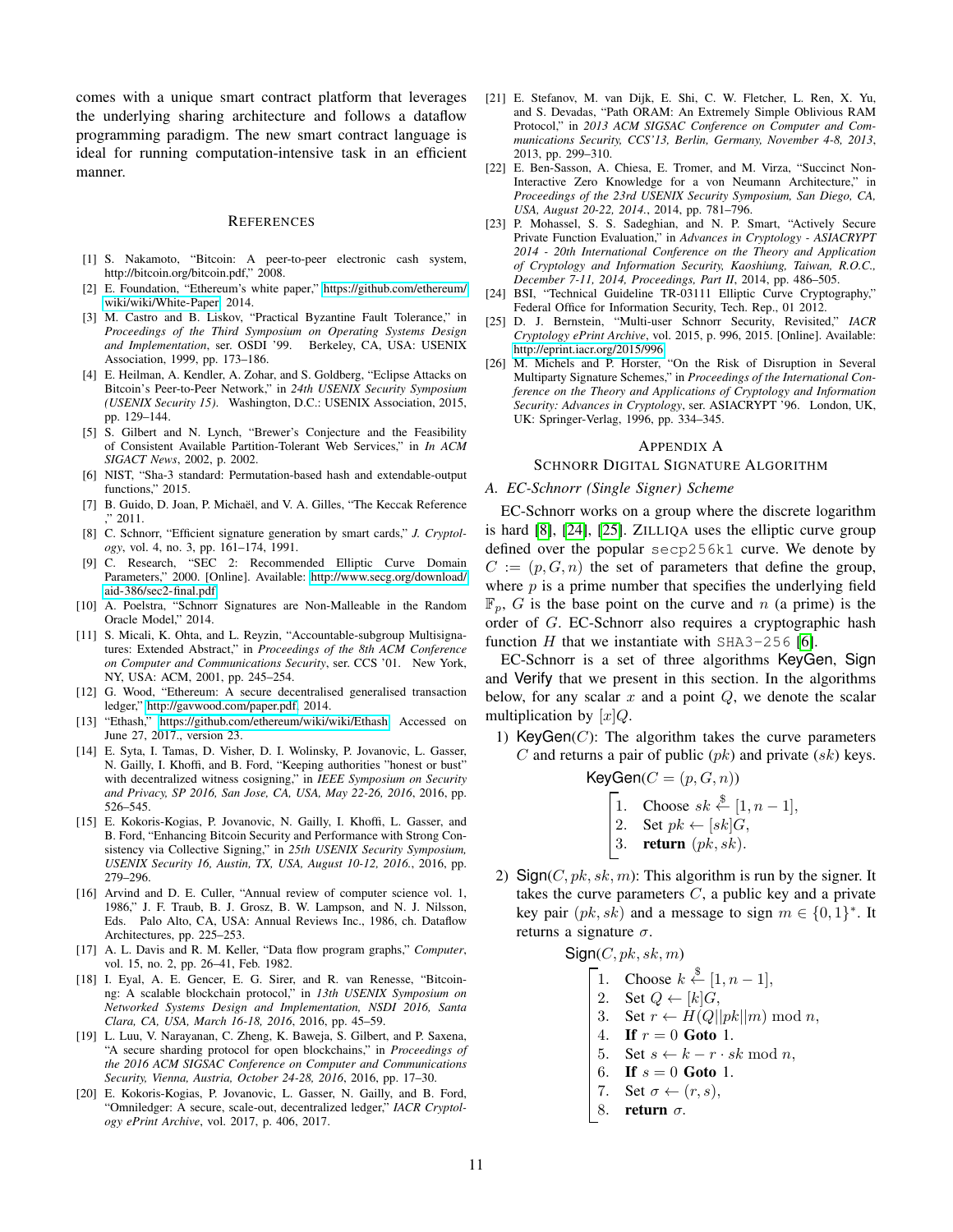3) Verify( $C, \sigma, pk, m$ ): This algorithm is run by a verifier who wishes to check the validity of a signature. It takes the curve parameters C, a signature  $\sigma$ , a public key pk and a message  $m$ . It returns 1 if the signature is valid for  $m$  under  $pk$ , or else returns 0.

Verify(C, 
$$
\sigma
$$
, pk, m)  
\n1. Parse  $(r, s) \leftarrow \sigma$ ,  
\n2. If  $r, s \notin [1, n-1]$  return 0.  
\n3. Set  $Q \leftarrow [s]G + [r]pk$ ,  
\n4. If  $Q = \mathcal{O}$ (neutral point) return 0.  
\n5. Set  $v \leftarrow H(Q||pk||m)$  mod n,  
\n6. If  $v = r$  return 1, else return 0.

# *B. EC-Schnorr Multisignature Scheme*

*1) Setting & Assumptions:* EC-Schnorr can also be used as a multisignature scheme [\[11\]](#page-10-10). In a multisignature scheme, we have T signers:  $P_1, \ldots, P_T$ , an aggregator and a verifier. The signers wish to jointly sign a message  $m$ . The aggregator plays the role of a facilitator and aggregates the signatures sent by each individual signer. The verifier verifies the aggregated signature. The role of aggregator and the verifier can be played by the same entity.

Each signer  $P_i$  has her own public private key pair  $(pk_i, sk_i)$ for EC-Schnorr single signer scheme. We denote by  $P =$  $\{pk_1, \ldots, pk_T\}$  the set of all public keys. We also assume a public message  $m_p$  known to every entity. The message  $m_p$ may be specific to the application scenario and make take the following form: I know the private key for my public key for the session id: XXXX. The purpose of this message is to defeat certain known attacks on the scheme [\[26\]](#page-10-26).

*2) Multisignature Protocol:* Multisignature is an interactive protocol between signers, the aggregator and the verifier (see [Figure 2](#page-12-0) for a schematic representation). The protocol has six steps as described below.

- 1) (One-Time) Identity Setup: This step is run between each participant and the verifier. At the start of the protocol, each signer  $P_i$  if not currently involved in another signing protocol generates an EC-Schnorr signature  $\sigma_i$  on the message  $m_p$ .  $P_i$  then sends  $(\sigma_i, pk_i)$  to the verifier. The verifier then performs the following checks:
	- a) Check if  $pk_i \in P$ . If the check fails, the verifier aborts.
	- b) Check if each  $\sigma_i$  is a valid EC-Schnorr signature on  $m_p$  for  $pk_i$ , by invoking Verify( $C, \sigma_i, pk_i, m_p$ ). Verifier aborts if any of these signature verifications returns 0. If all the signatures are valid, then the protocol proceeds to the next step.

If the verifier does not receive  $\sigma_i$  for every  $pk_i$  in P, she also aborts. To record whether/or not she received a signature from  $P_i$ , she uses a bitmap  $Z[1, \ldots, |P|]$ . Identity Setup is a one-time process followed by any number of the next steps. Only if the set up successfully terminates, the next steps of the protocol can start.

- 2) **Commitment Generation**: Each signer  $P_i$  then choses a random  $k_i \stackrel{\$}{\leftarrow} [1, n-1]$  and computes  $Q_i = [k_i]G$ . Recall that  $G$  is the base point on the elliptic curve and  $n$  is the order of G.  $P_i$  then sends  $Q_i$  to the aggregator.
- 3) Challenge Generation: The aggregator first computes the aggregated keys:  $pk = \sum_{pk_i \in P} pk_i$  for keys in P. She also computes  $Q = \sum_i Q_i$  for  $Q_i$ 's received in the previous step. She then computes  $r \leftarrow H(Q||pk||m) \text{ mod } n$ and sends  $(r, Q, pk)$  to each  $P_i$ .
- 4) Response Generation: Each signer  $P_i$  first checks the integrity of  $r$  received previously. This is done by recomputing  $H(Q||pk||m)$  and checking if it is equal to the received r. If the check fails then  $P_i$  aborts the protocol or else generates  $s_i \leftarrow (k_i - r \cdot sk_i) \text{ mod } n$  and sends  $s_i$ to the aggregator.
- 5) Response Aggregation: Aggregator computes the aggregated response  $s = \sum_i s_i \bmod n$  and builds an aggregated signature  $\sigma = \overline{(r, s)}$ . She then sends  $(m, \sigma)$ to the verifier.
- 6) Signature Verification: Verifier now checks whether the signature is valid. She performs the following steps:
	- a) Aggregate the public keys in  $P$  as  $pk'$ .
	- b) Check if  $\sigma$  is a valid EC-Schnorr signature on m for the public key  $pk'$  by invoking Verify( $C, \sigma, pk', m$ ). Returns the output of Verify.

# <span id="page-11-0"></span>APPENDIX B MULTISIGNATURE FOR PBFT

Classical EC-Schnorr multisignature protocol as described in [Appendix A](#page-10-11) requires the participation of all the participants. Hence, we cannot directly use it in the PBFT setting, where, we only require that the message be signed by at least  $\frac{2}{3}n+1$ nodes in the committee. In this section, we present a tweak to this protocol inspired from [\[14\]](#page-10-14). The tweak consists in maintaining two bitmaps that record the participation in the protocol. The modified protocol is given in [Figure 3.](#page-13-0) Below, we briefly present the protocol.

- 1) (One-Time) Identity Setup: This step is exactly the same as in the classical EC-Schnorr multisignature protocol as presented in [Appendix A.](#page-10-11) Only if the set up successfully terminates, the next steps of the protocol can start.
- 2) Commitment Generation: This step is similar to the classical EC-Schnorr multisignature protocol. The only difference being that each participant  $P_i$  also sends its public key  $pk_i$  along with a  $Q_i$  to the aggregator.
- 3) Challenge Generation: At this step the aggregator maintains a bitmap  $B_Q[1, \ldots, |P|]$  initialized to 0. For every  $(Q_i, pk_i)$  received in the previous step, the aggregator sets  $B<sub>O</sub>[i]$  to 1. The aggregator waits for a stipulated time to handle network propagation delay and then computes the following:
	- a) The aggregated keys:  $pk \leftarrow \sum_{pk_i \in P} pk_i \cdot B_Q[i]$ , i.e., she adds the public keys for which she received a  $Q_i$ .
	- b) She also computes  $Q \leftarrow \sum_{i:B_Q[i]=1} Q_i$  for  $Q_i$ 's received in the previous step.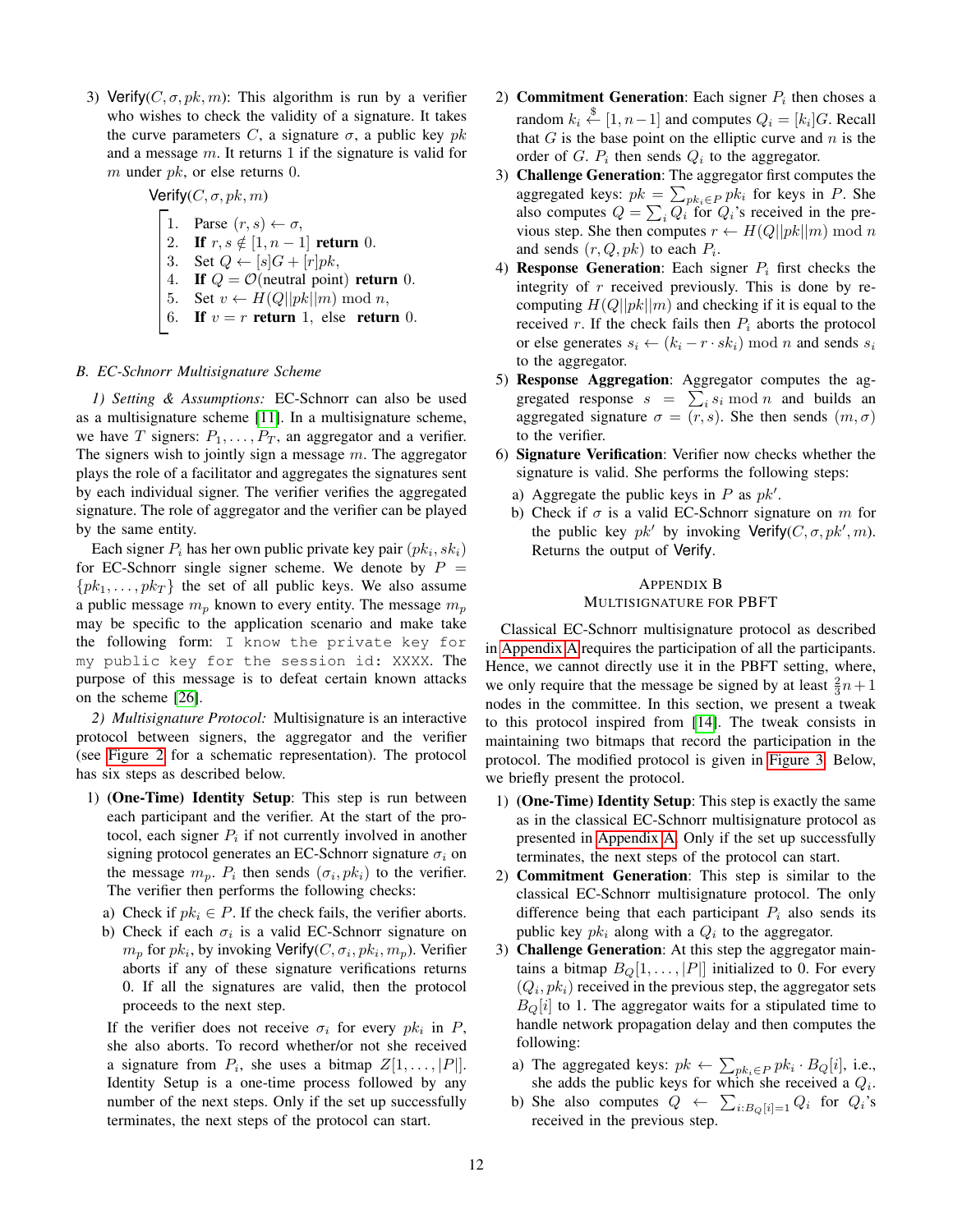<span id="page-12-0"></span>

Fig. 2: Multisignature using EC-Schnorr. Verifier stores a bit map  $Z[1, \ldots, |P|]$ , where each entry is initialized to 0.

- c) She then computes  $r \leftarrow H(Q||pk||m) \text{ mod } n$  and sends  $(r, Q, pk)$  to each  $P_i$ .
- 4) Response Generation: This step is similar to the classical EC-Schnorr multisignature protocol. The only difference being that each participant  $P_i$  also sends its public key  $pk_i$  along with a  $s_i$  to the aggregator.
- 5) Response Aggregation: At this step the aggregator maintains a bitmap  $B_s[1,\ldots,|P|]$  initialized to 0. For every  $(s_i, pk_i)$  received in the previous step, the aggregator checks if the received  $s_i$  is valid by computing  $Q'_i \leftarrow$  $[s_i]G + [r]pk_i$  and then verifying if  $Q'_i$  is equal to the received  $Q_i$ . If the two values are equal then she sets  $B_s[i]$  to 1. This step allows to detect participants who send an arbitrary value of  $s_i$  and attempt to mount a DoS attack. The aggregator then waits for a stipulated time to handle network propagation delay and then computes the following:
	- a) If the two bitmaps  $B_Q$  and  $B_s$  are equal, which means the same set of participants sent messages to the aggregator in the commitment generation and response generation steps, then the aggregator computes the aggregated response  $s = \sum_i s_i \bmod n$  and builds

an aggregated signature  $\sigma = (r, s)$ . She then sends  $(\sigma, m, B_Q)$  to the verifier.

- b) If the two bitmaps are not equal, which means a participant sent a  $Q_i$  but not the corresponding  $s_i$ , then the aggregator computes the set-theoretic difference of  $B_Q$  and  $B_s$ , i.e., the set of public keys  $pk_i \in P$ for which the aggregator received a  $Q_i$  but not the corresponding  $s_i$ . The corresponding set of public keys can then be blacklisted. The aggregator re-initializes  $B_s$  to 0 and computes the intersection between  $B_Q$  and  $B_s$  and stores it in  $B_Q$ . Finally, it repeats the protocol starting from the challenge generation step.
- 6) Signature Verification: The verifier first checks if the signature was generated by at least  $\frac{2}{3}|P|+1$  participants and then checks whether the multisignature is valid. The rest of the steps are same as in the classical EC-Schnorr multisignature protocol.